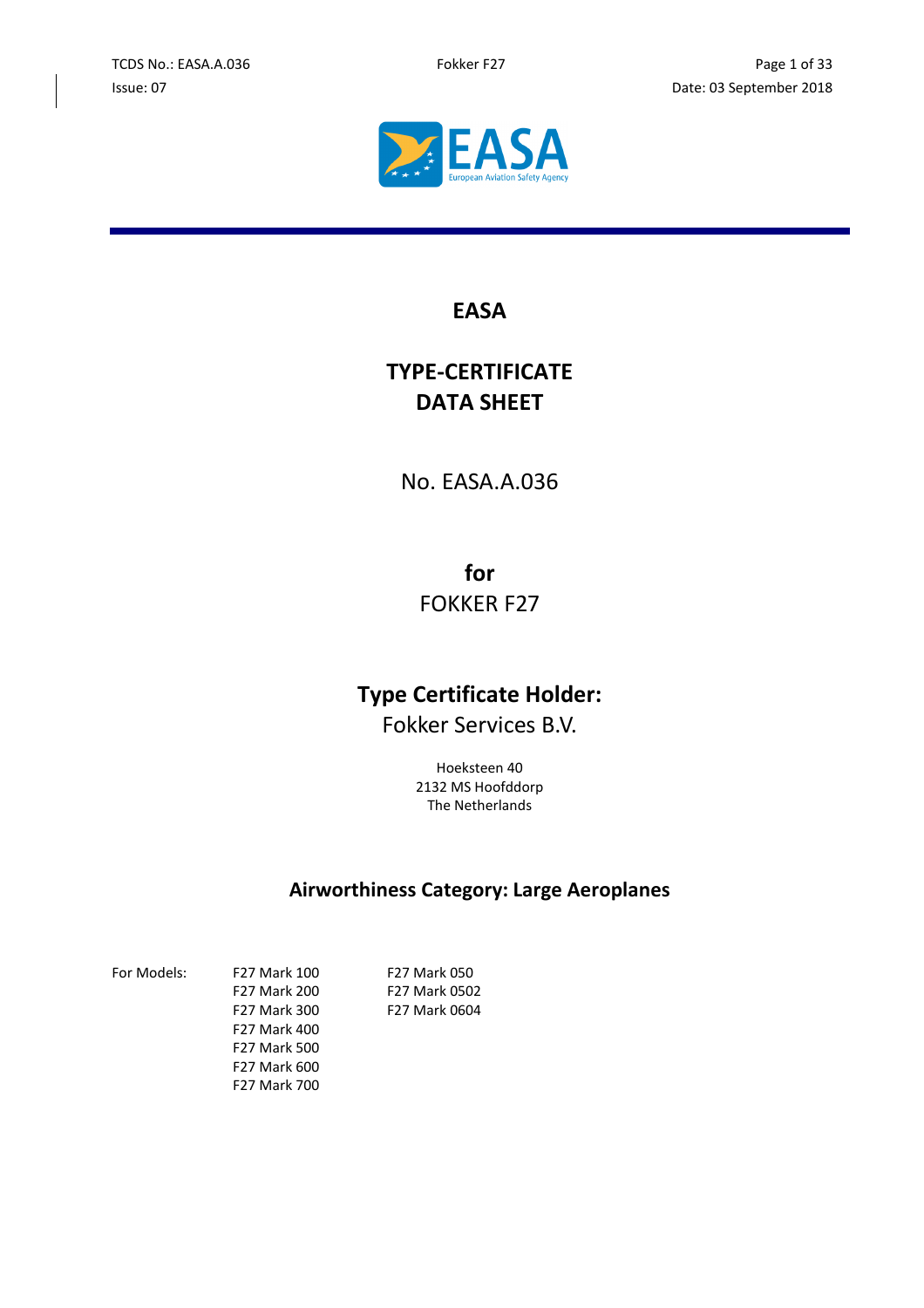Intentionally left blank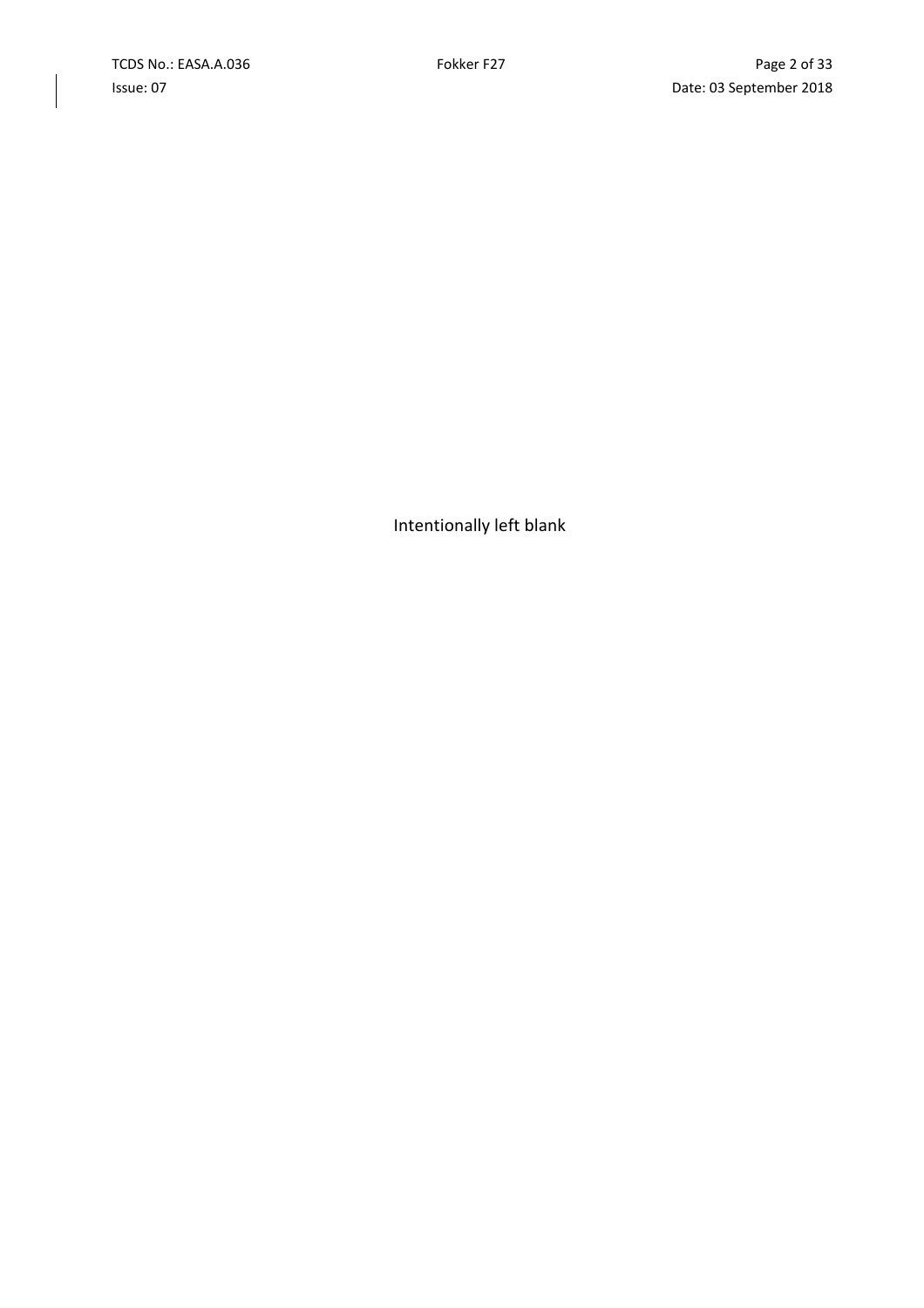## **TABLE OF CONTENTS**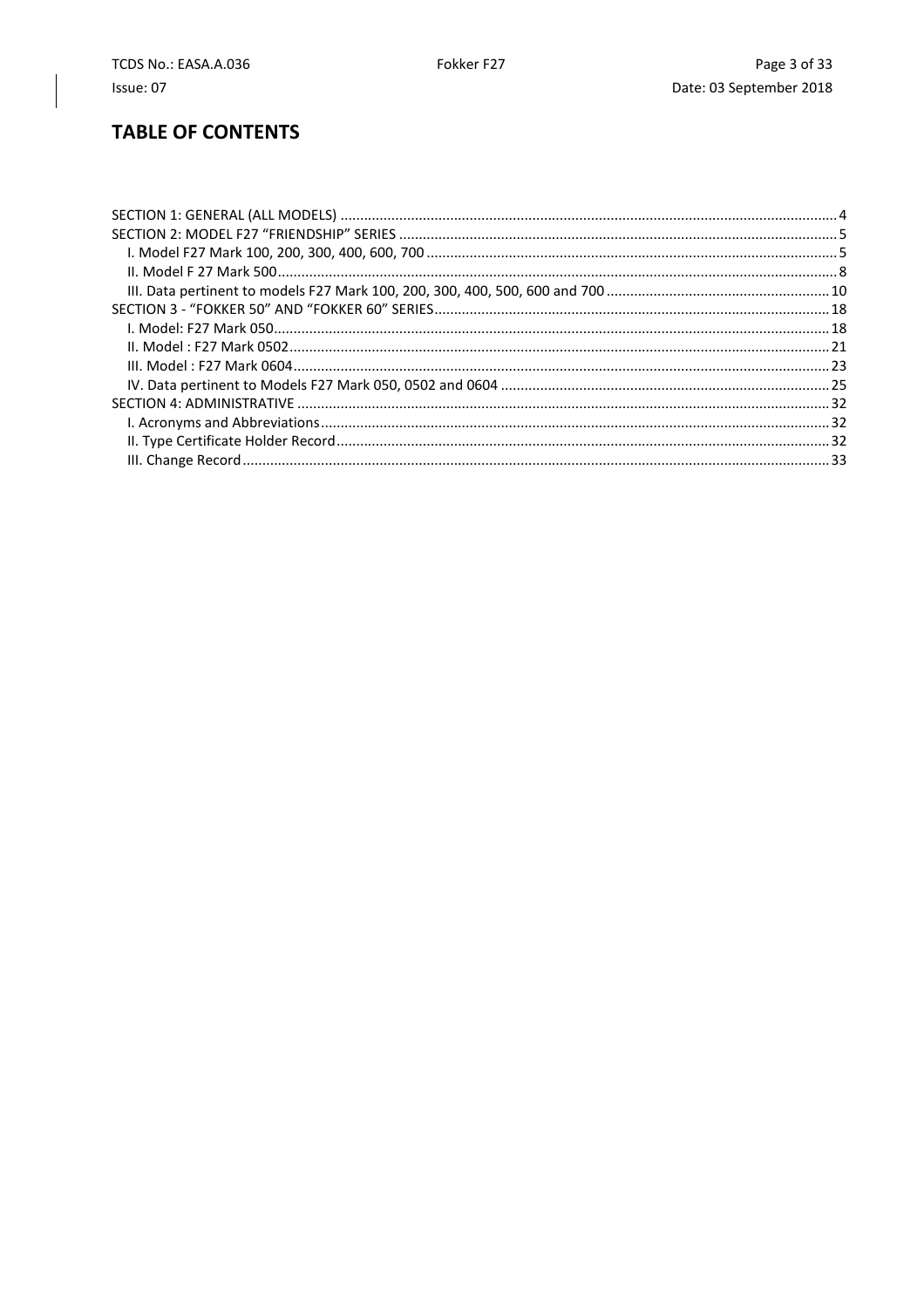#### **SECTION 1: GENERAL (ALL MODELS)**

|                | 1. Data Sheet No:          | A.036                                                                        |
|----------------|----------------------------|------------------------------------------------------------------------------|
|                | 2. Airworthiness Category: | Large Aeroplanes                                                             |
|                | 3. Performance Category:   | A                                                                            |
| 4.             | Certifying Authority:      | EASA                                                                         |
| 5.             | Type Certificate Holder:   | Fokker Services B.V.<br>Hoeksteen 40<br>2132 MS Hoofddorp<br>THE NETHERLANDS |
|                | 6. Manufacturer:           | Fokker Aircraft                                                              |
| 7 <sub>1</sub> | ETOPS:                     | Not applicable.                                                              |

#### NOTES

• The content of this TCDS is based on the following previously issued documents and approved by the CAA-NL:

| l TCDS No.: | lssue: | l Issue date:     | Models:                         |
|-------------|--------|-------------------|---------------------------------|
| A22F        | 12     | l June 5, 1996    | <b>F27 Mark 100 through 700</b> |
| l T-050-87  |        | November 17, 2002 | F27 Mark 050/0502/0604          |

- Documents referred to as "approved" in this TCDS were approved by the competent Airworthiness Authority at the time of the approval, to the exclusion of approvals issued by Fokker Services B.V. under the authority of its Design Organization "on behalf of" the competent Airworthiness Authority. This competent Airworthiness Authority might be RLD, CAA-NL, or EASA.
- CAA-NL / RLD TC No's A22F and T-050-87 remain valid references for models certified before September 28, 2003.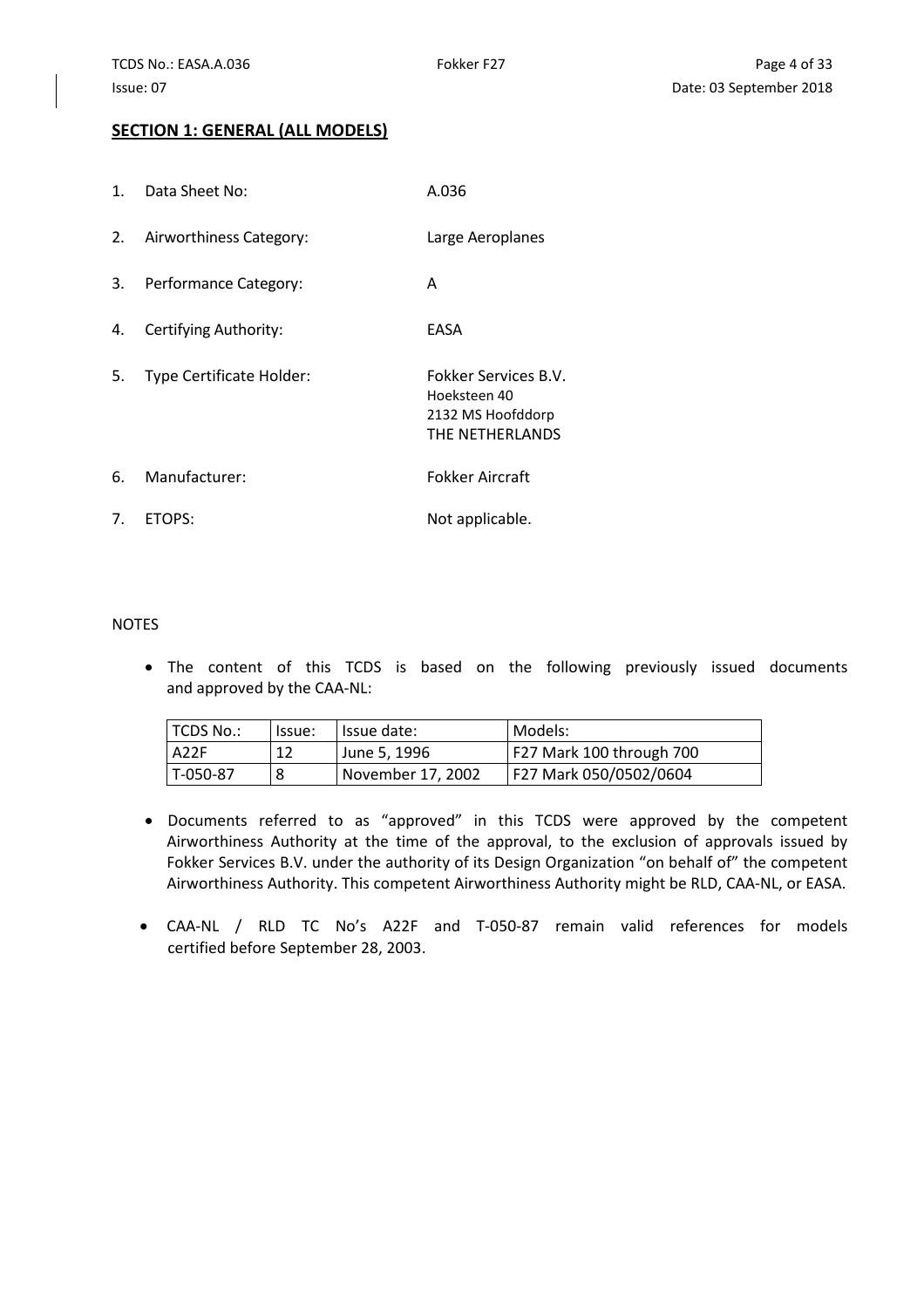#### **SECTION 2: MODEL F27 "FRIENDSHIP" SERIES**

#### **I. Model F27 Mark 100, 200, 300, 400, 600, 700**

F27 Mark 100, approved October 29, 1957

F27 Mark 200, 300, 400, 600 and 700, approved May 25, 1965

F27 Mark 200 same as F27 Mark 100 except for engine installation.

F27 Mark 300 same as F27 Mark 100 except for large forward cargo door and all-metal cargo floor in cabin.

F27 Mark 400 same as F27 Mark 200 except for large forward cargo door and all-metal cargo floor in cabin.

F27 Mark 600 same as F27 Mark 200 except for large forward cargo door.

F27 Mark 700 same as F27 Mark 100 except for large forward cargo door.

#### **1. Engines**

F27 Mark 100, 300 and 700: 2 Rolls-Royce Dart 511, Dart 511-7E or Dart 514-7. Reduction gearing 0.086 : 1.

F27 Mark 200, 400 and 600:

2 Rolls-Royce Dart 528, Dart 528-7E, Dart 532-7, Dart 532-7R, Dart 535-7, Dart 535-7R, Dart 536-7, Dart 536-7P, Dart 536-7R, Dart 551-7R or Dart 552-7R. Reduction gearing 0.093 : 1.

#### **2. C.G. Range**

Refer to the approved Flight Manual or Airplane Flight Manual for the applicable aircraft serial number.

#### **3. Maximum Weights**

| Take-off:             |                                                                                                                                                                                                                      |
|-----------------------|----------------------------------------------------------------------------------------------------------------------------------------------------------------------------------------------------------------------|
| 35,700 lb (16,200 kg) |                                                                                                                                                                                                                      |
| 37,500 lb (17,010 kg) | When modified in accordance with approved Fokker F27 Service Bulletins D-<br>16 and D-17.                                                                                                                            |
| 39,000 lb (17,690 kg) | For Mark 100, 300 and 700 aircraft equipped with Dart 511 or 511-7E<br>engines, when modified in accordance with approved Fokker F27 Service<br>Bulletins D-16, D-17 and D-40                                        |
| 40,500 lb (18,370 kg) | For Mark 100, 300 and 700 aircraft equipped with Dart 514-7 engines and<br>modified in accordance with approved Fokker F27 Service Bulletins D-16, D-<br>17, D-40 and D-64.                                          |
| 42,000 lb (19,050 kg) | For Mark 200, 400 and 600 aircraft when modified in accordance with<br>approved Fokker F27 Service Bulletins D-16, D-17 and D-41.                                                                                    |
| 43,500 lb (19,730 kg) | For Mark 200, 400 and 600 aircraft equipped with Dart 532-7 engines and<br>modified in accordance with approved Fokker F27 Service Bulletins B-158<br>and D-71.                                                      |
| 45,000 lb (20,410 kg) | For Mark 200, 400 and 600 aircraft equipped with Dart 532-7, 532-7R, 535-7,<br>535-7R, 536-7, 536-7P, 536-7R, 551-R and 552-7R engines and modified in<br>accordance with approved Fokker F27 Service Bulletin 51-26 |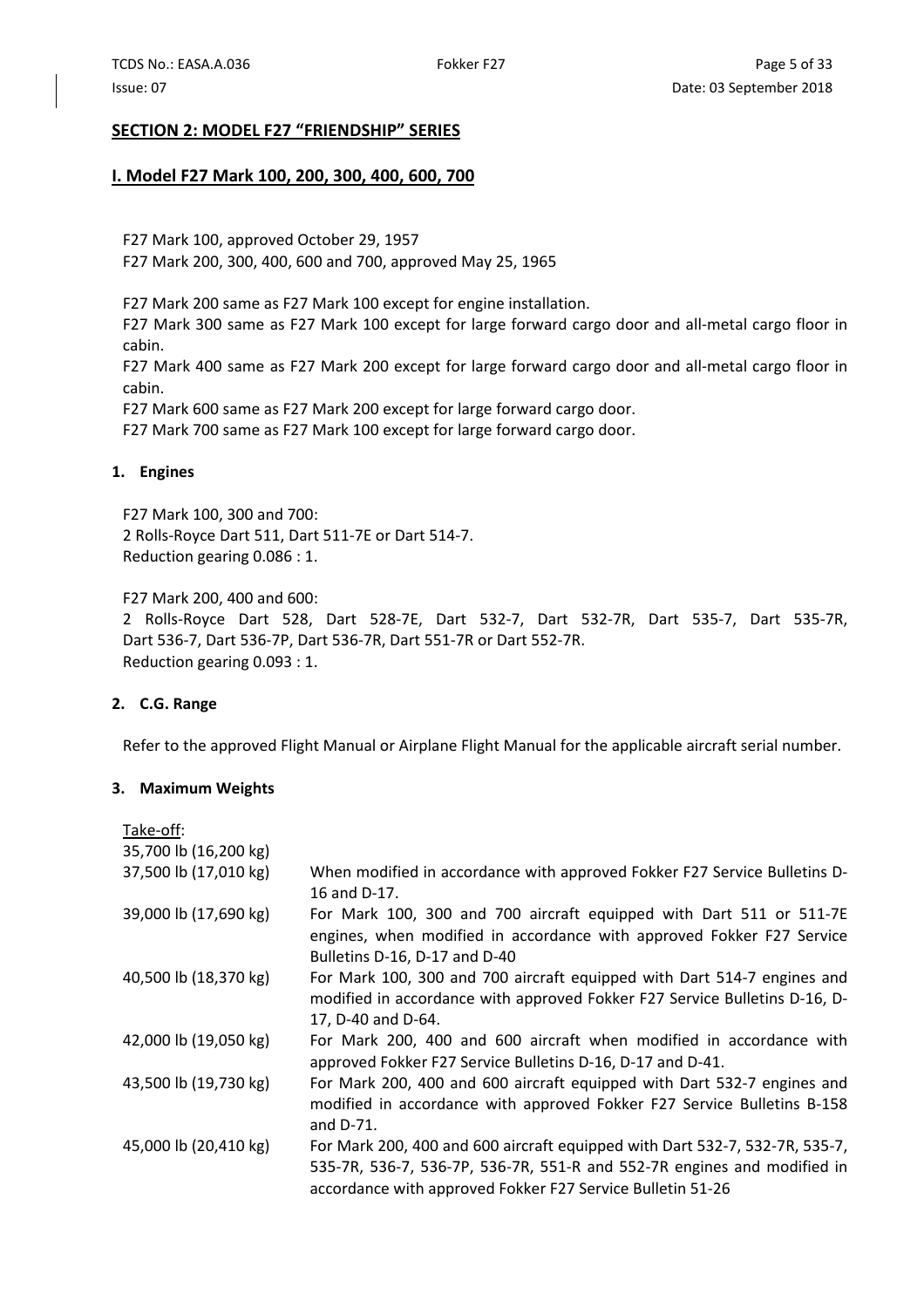Landing:

| 34,000 lb (15,430 kg) |                                                                                                                            |
|-----------------------|----------------------------------------------------------------------------------------------------------------------------|
| 37,500 lb (17,010 kg) | When modified in accordance with approved Fokker F27 Service Bulletins D-<br>16 and D-17.                                  |
| 40,000 lb (18,150 kg) | When modified in accordance with approved Fokker F27 Service Bulletins D-                                                  |
|                       | 16 and D-17, D-41 (Mark 200, 400 and 600) or D-40 plus D-64 (Mark 100,<br>300 and 700), D-65 and B-148.                    |
| 41,000 lb (18,600 kg) | For Mark 200, 400 and 600 aircraft when further modified in accordance<br>with approved Fokker F27 Service Bulletin 54-32. |
| 43,500 lb (19,730 kg) | For Mark 400 and 600 aircraft when modified in accordance with approved<br>Fokker F27 Service Bulletin 51-31.              |

Zero fuel, oil and water/methanol:

| 32,400 lb (14,700 kg) |                                                                                                                                                                 |
|-----------------------|-----------------------------------------------------------------------------------------------------------------------------------------------------------------|
| 34,900 lb (15,830 kg) | For Mark 100, 300 and 700 aircraft with original small fuel tanks when<br>modified in accordance with approved Fokker F27 Service Bulletins D-16 and<br>$D-17.$ |
| 35,200 lb (15,970 kg) | For Mark 100, 300 and 700 aircraft with enlarged fuel tanks, when modified<br>in accordance with approved Fokker F27 Service Bulletins D-16 and D-17.           |
| 35,700 lb (16,200 kg) | For Mark 200, 400 and 600 aircraft, when modified in accordance with<br>approved Fokker F27 Service Bulletins D-16 and D-17.                                    |
| 37,500 lb (17,010 kg) | For Mark 100, 200, 300, 400, 600 and 700 aircraft, when modified in<br>accordance with approved Fokker F27 Service Bulletin B 159.                              |
| 39,500 lb (17,920 kg) | For Mark 200, 400 and 600 aircraft, when modified in accordance with<br>approved Fokker F27 Service Bulletin 51-30.                                             |

## **4. Maximum Passengers**

48 (CAR 4b-362(c)) (See Section III - NOTE 4 regarding approved interior arrangements).

## **5. Maximum Baggage**

|                                                             | Compartment                   | <b>Station</b><br>(in.)                 | Capacity<br>(1b)        | Maximum floor<br>Loading<br>(lb/ft <sup>2</sup> ) | C.G.<br>(in.)           |
|-------------------------------------------------------------|-------------------------------|-----------------------------------------|-------------------------|---------------------------------------------------|-------------------------|
| Mark 100, 200,<br>600, 700                                  | Forward<br>20" gangway<br>Aft | $161 - 230$<br>$161 - 263$<br>647 - 691 | 2,630<br>4,000<br>1,120 | 135<br>135<br>100                                 | 199.1<br>217.6<br>669.3 |
| Mark 300, 400<br>Mark 600, 700<br>(with Mallison<br>floors) | (no gangway)                  | 161 - 304<br>$304 - 446$<br>446 - 691   | 15,980                  | 100<br>140<br>100                                 | 406.4                   |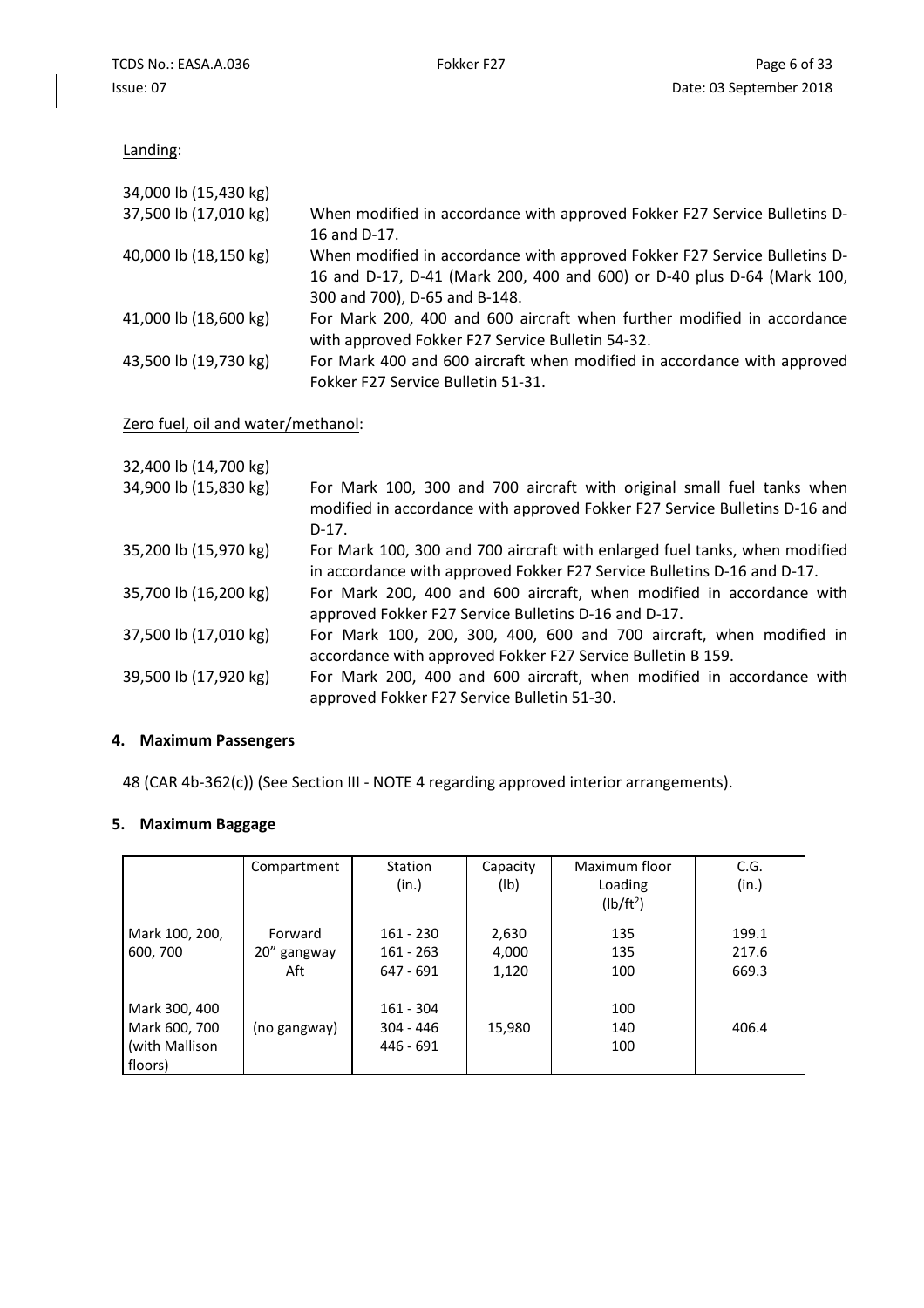#### **6. Serial Numbers Eligible**

10102, 10105 through 10116, 10118 through 10127, 10131 through 10340, 10342 through 10363, 10368, 10385 through 10388, 10391 through 10396, 10399 through 10416, 10418 through 10424, 10429, 10430, 10432, 10433, 10435 through 10446, 10450 through 10454, 10457, 10458, 10462, 10469, 10473 through 10502, 10504, 10505, 10507 through 10521, 10523, 10526, 10527, 10529, 10535 through 10538, 10540 through 10549, 10553 through 10557, 10559, 10561 through 10569, 10571 through 10595, 10599 through 10602, 10612, 10616, 10619 through 10622, 10635, 10636, 10638, 10640, 10644 through 10653, 10655, 10656, 10662, 10663, 10665, 10666, 10668, 10670, 10673 through 10676, 10689.

### **7. Notes:**

Eligible Alternate Engine Installations.

F27 Mark 100, 300 and 700 (basic with Dart 511 engines) are eligible for the:

- Dart 511-7E installation when modified in accordance with approved Fokker F27 Service Bulletin N-5.
- Dart 514-7 installation when modified in accordance with approved Fokker F27 Service Bulletins N-5, E-23, N-21 and H-29.

F27 Mark 200, 400 and 600 (basic with Dart 528 engine) are eligible for the:

- Dart 528-7E installation when modified in accordance with approved Fokker F27 Service Bulletin N-11.
- Dart 532-7 installation when modified in accordance with approved Fokker F27 Service Bulletins N-11, E-29 and H-29.
- Dart 532-7R installation when modified in accordance with approved Fokker F27 Service Bulletins N-11, E-29, H-29 and 71-23.
- Dart 536-7R installation when modified in accordance with approved Fokker F27 Service Bulletins N-11, E-29, H-29, 71-23 and 71-26.
- Dart 535-7R installation when modified in accordance with approved Fokker F27 Service Bulletin 71-30.
- Dart 535-7 installation when modified in accordance with approved Fokker F27 Service Bulletin 71-31.
- Dart 536-7 installation when modified in accordance with approved Fokker F27 Service Bulletin 71-29.
- Dart 536-7P installation when modified in accordance with approved Fokker F27 Service Bulletin 71-36.
- Dart 551-7R installation when modified in accordance with approved Fokker F27 Service Bulletin 71-34.
- Dart 552-7R installation when modified in accordance with approved Fokker F27 Service Bulletin 71-42.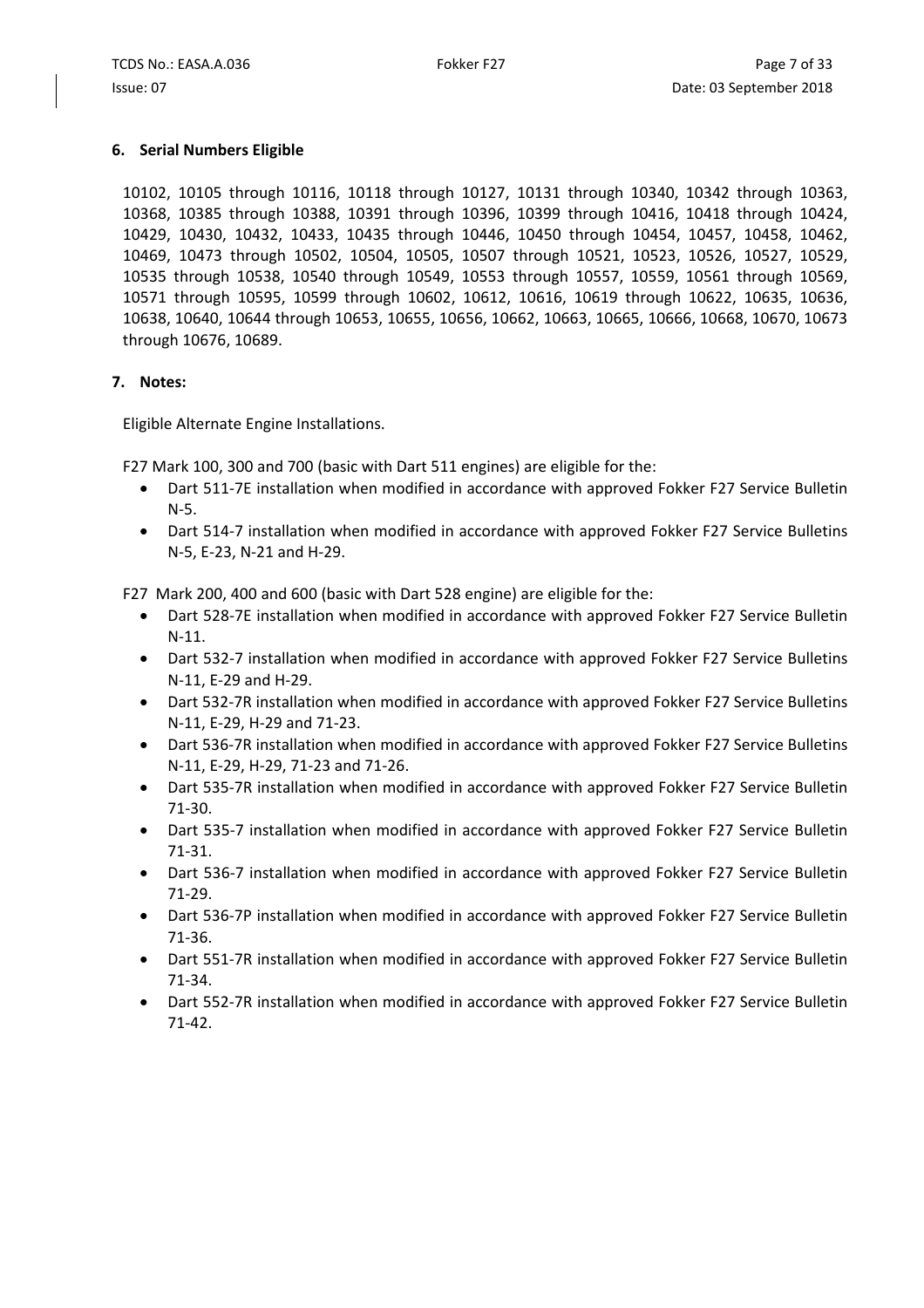## **II. Model F 27 Mark 500**

F27 Mark 500, approved 17 May 1968.

F27 Mark 500 same as Mark 200 or Mark 600 except for stretched fuselage.

#### **1. Engine**

2 Rolls-Royce Dart 532-7, Dart 532-7R, Dart 536-7R, Dart 535-7R, Dart 535-7, Dart 536-7, Dart 536-7P, Dart 551-7R or Dart 552-7R. Reduction gearing 0.093 : 1.

#### **2. C.G. Range**

Refer to the approved Flight Manual or Airplane Flight Manual for the applicable aircraft serial number.

#### **3. Maximum Weights**

| Take-off:<br>43,500 lb (19,730 kg) |                                                                                           |
|------------------------------------|-------------------------------------------------------------------------------------------|
| 45,000 lb (20,410 kg)              | When modified in accordance with approved Fokker F27 Service Bulletin 53-<br>89.          |
| 45,900 lb (20,820 kg)              | When modified in accordance with approved Fokker F27 Service Bulletin 51-<br>28 or 51-35. |
| Landing:                           |                                                                                           |
| 41,000 lb (18,600 kg)              |                                                                                           |
| 42,000 lb (19,050 kg)              | When modified in accordance with approved Fokker F27 Service Bulletin 51-<br>25.          |
| 43,500 lb (19,730 kg)              | When modified in accordance with approved Fokker F27 Service Bulletin 51-<br>32.          |
| Zero fuel, oil and water/methanol: |                                                                                           |
| 38,500 lb (17,460 kg)              |                                                                                           |
| 39,500 lb (17,920 kg)              | When modified in accordance with approved Fokker F27 Service Bulletin 51-<br>25.          |
| 40,200 lb (18,230 kg)              | When modified in accordance with approved Fokker F27 Service Bulletin 51-                 |

#### **4. Maximum Passengers**

59 (CAR 4b.362(c)) (See Section III - NOTE 4 regarding approved interior arrangements).

35.

#### **5. Maximum Baggage**

| Compartment | Station<br>(in.) | Capacity<br>(lb) | Maximum floor<br>Loading<br>(lb/ft <sup>2</sup> ) | C.G.<br>(in.) |
|-------------|------------------|------------------|---------------------------------------------------|---------------|
| Forward     | 161-230          | 2,600            | 135                                               | 199.1         |
| 20" gangway | 161-263          | 3,400            | 135                                               | 217.6         |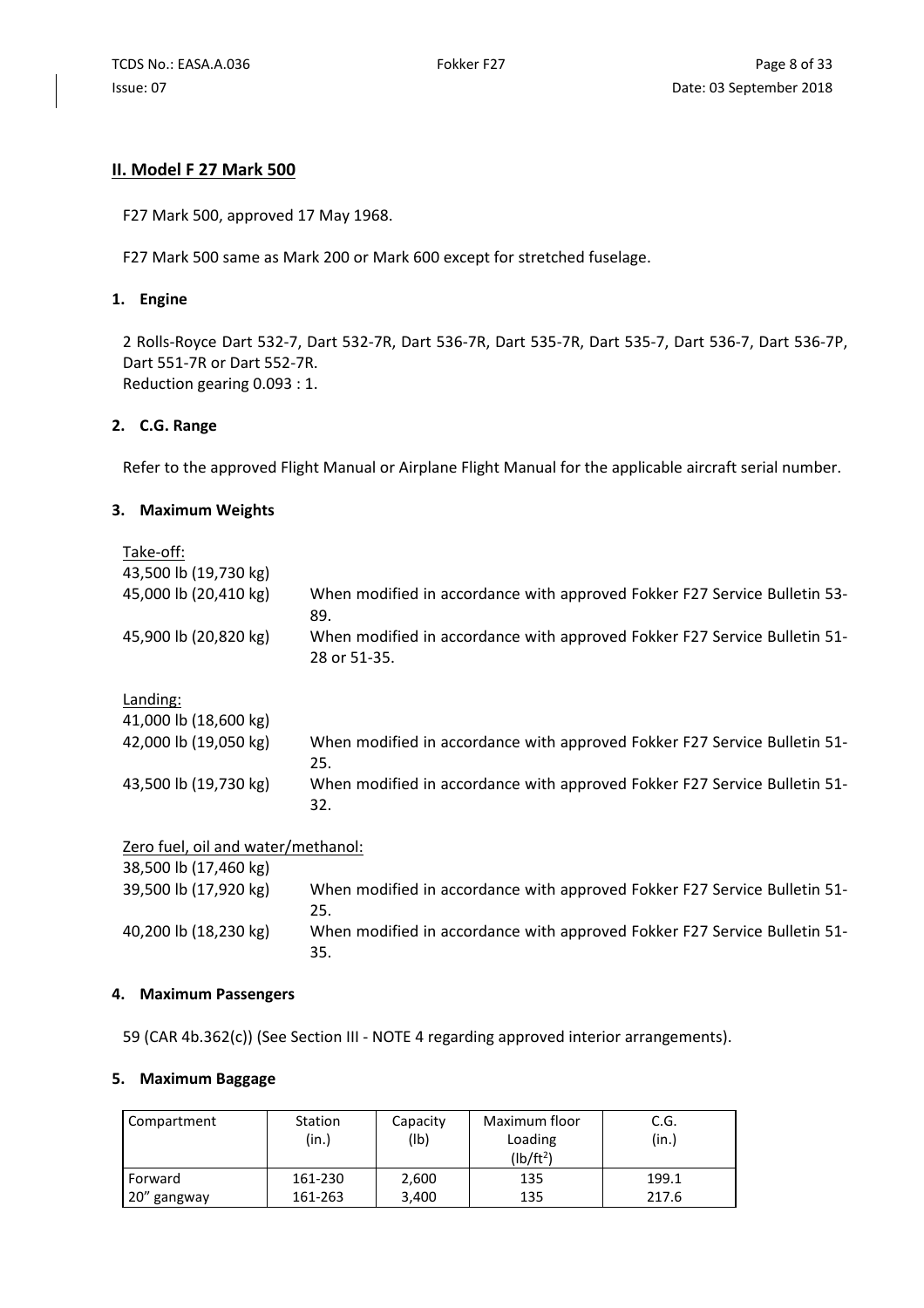| ΔΨ<br><b>AIL</b><br>. | co <sub>1</sub><br>◡◡∸ | $\sim$<br>2,12U | 100 | $\sim$<br>.,<br>720.7 |
|-----------------------|------------------------|-----------------|-----|-----------------------|

#### **6. Serial Numbers Eligible**

10341,10364 through 10367, 10369 through 10384, 10389, 10390, 10397, 10398, 10417, 10425 through 10428, 10431, 10434, 10447 through 10449, 10455, 10456, 10459 through 10461, 10463, 10464, 10467, 10468, 10470 through 10472, 10503, 10522, 10524, 10525, 10530 through 10534, 10539, 10550 through 10552, 10558, 10560, 10570, 10596 through 10598, 10603 through 10611, 10613 through 10615, 10617, 10618, 10623 through 10634, 10637, 10639, 10641, 10642, 10643, 10654, 10657 through 10661, 10664, 10667, 10669, 10671, 10672, 10677 through 10684, 10686, 10687, 10690 through 10692.

#### **7. Notes:**

Eligible Alternate Engine Installations.

- Dart 532-7R when modified in accordance with approved Fokker Service Bulletin 71-23.
- Dart 536-7R when modified in accordance with approved Fokker Service Bulletin 71-26.
- Dart 535-7R when modified in accordance with approved Fokker F27 Service Bulletin 71-30.
- Dart 537-7 when modified in accordance with approved Fokker F27 Service Bulletin 71-31.
- Dart 536-7 when modified in accordance with approved Fokker F27 Service Bulletin 71-29.
- Dart 536-7P when modified in accordance with approved Fokker F27 Service Bulletin 71-36.
- Dart 551-7R when modified in accordance with approved Fokker F27 Service Bulletin 71-34.
- Dart 552-7R when modified in accordance with approved Fokker F27 Service Bulletin 71-42.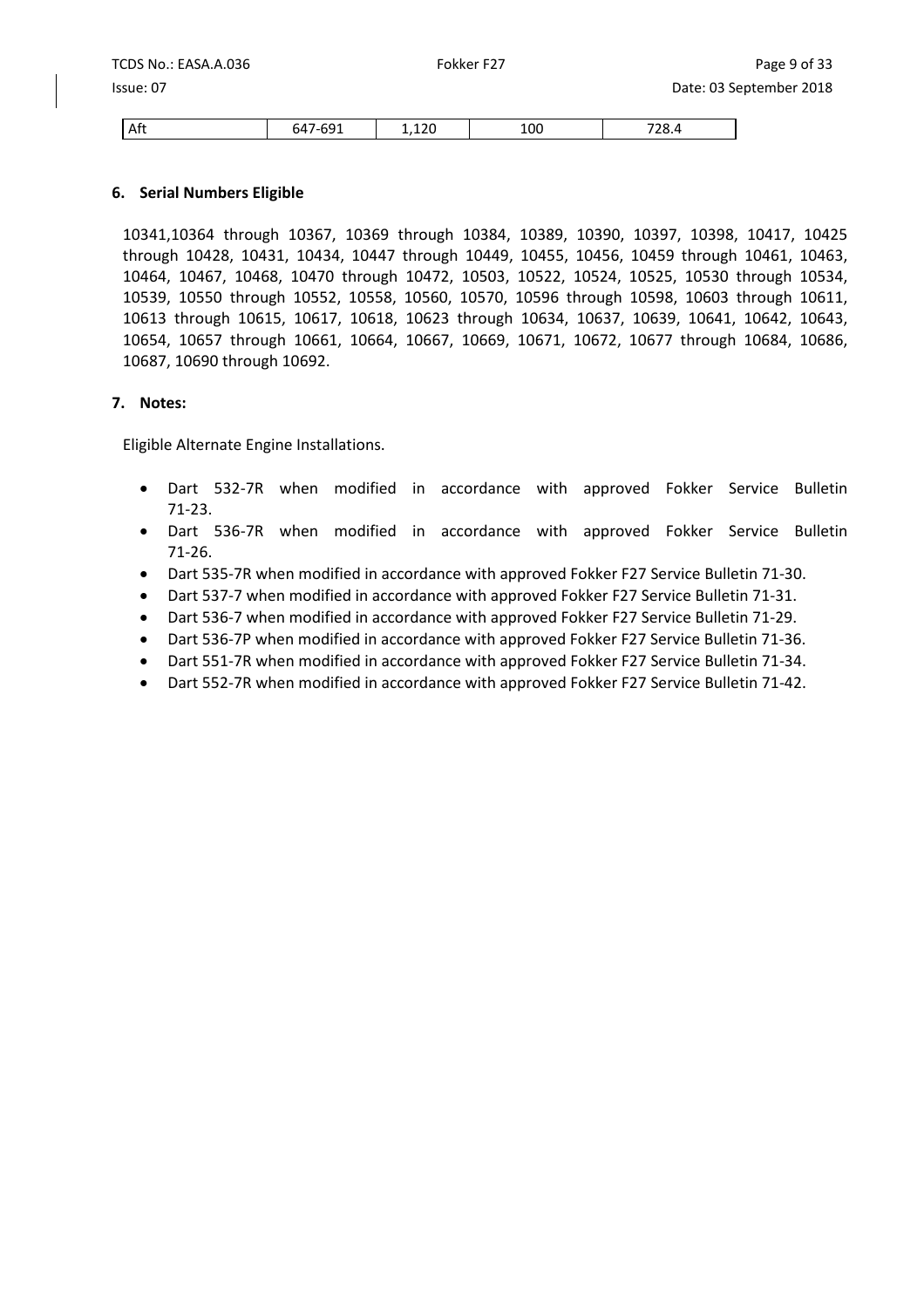## **III. Data pertinent to models F27 Mark 100, 200, 300, 400, 500, 600 and 700**

#### **1. Type Certificate Application Date**

Information on the date on which application for Type Certification was originally submitted is not available. For reference a realistic artificial application date has been established: September 11, 1956.

#### **2. Airspeed Limits**

Refer to the approved Flight Manual or Airplane Flight Manual for the applicable aircraft serial number.

#### **3. Fuel Specification**

Eligible engine fuels and additives are listed in Rolls-Royce Ltd. Operating Instructions see publication F-Da6-FoF or F-Da7-FoF.

#### **4. Fuel Capacity**

972 U.S. gal. (total) of usable fuel in two wing tanks of 475.5 U.S. gal. each and in two collector tanks of 13.4 U.S. gal. each.

1357 U.S. gal. (total) of usable fuel in two wing tanks of 665 U.S. gal. each and two collector tanks of 13.4 U.S. gal. each, when modified in accordance with approved Fokker F27 Modification Bulletin No. 2.

See Section III - NOTE 1 (b) for unusable fuel.

#### **5. Water/Methanol**

See Rolls-Royce Specification APE-1-W/M, latest issue.

#### **6. Water/Methanol Capacity**

80 U.S. gal. (total), in two nacelle tanks of 40 U.S. gal. each. or 106.8 U.S. gal. (total), when modified in accordance with approved Service Bulletin 82-18.

#### **7. Oil (Engine and Accessory Gearbox)**

Eligible engine oils are listed in Rolls-Royce Ltd. Operating Instructions see publication F-Da6-FoF or F-Da7-FoF.

#### **8. Oil Capacity**

8 U.S. gal. (total) in two engine tanks of 4 U.S. gal. each. See Section III - NOTE 1 (b) for system oil.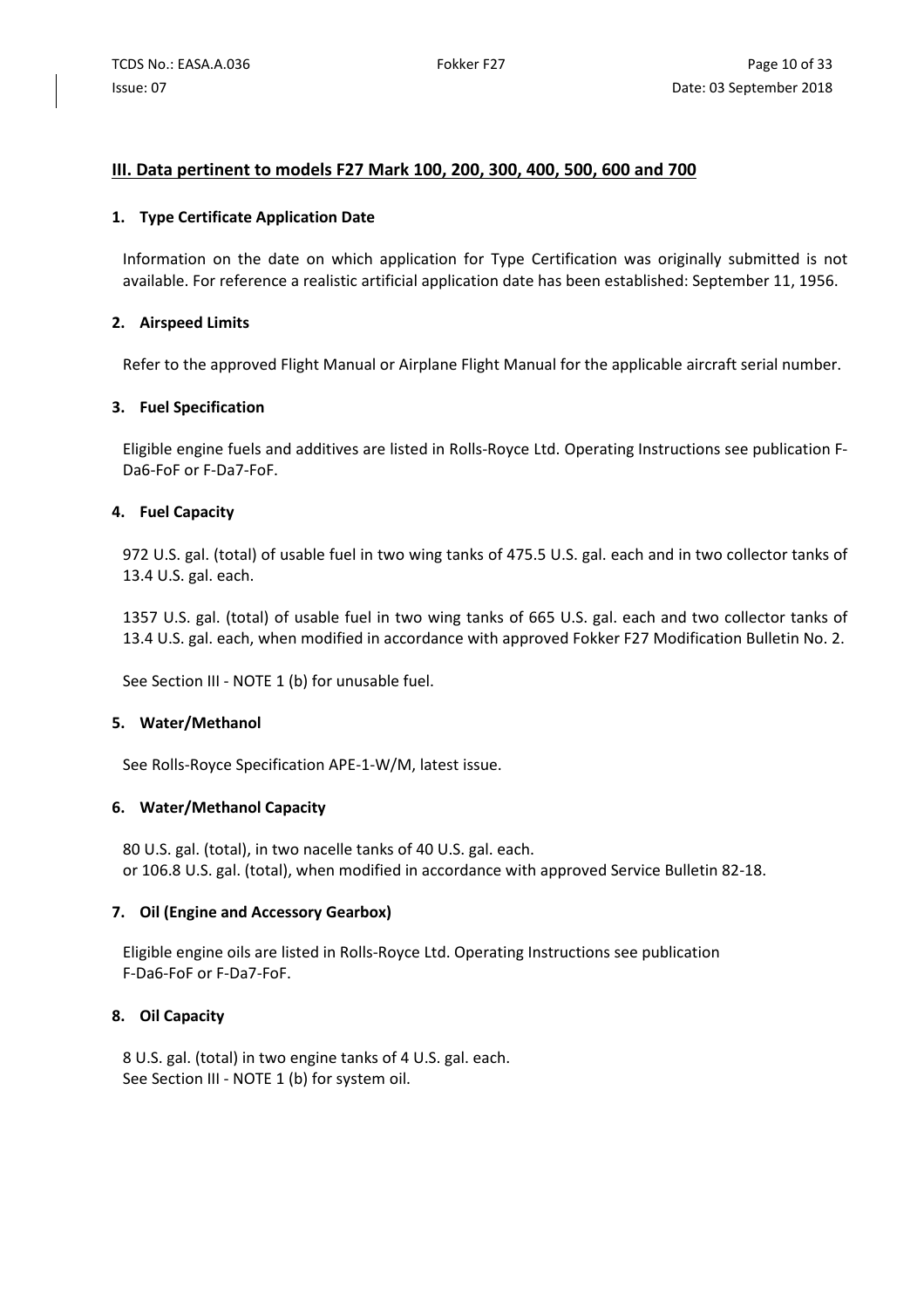## **9. Engine Limitations**

|                                 | Shaft      | Jet Throughst            | <b>Engine Speed</b> | Max. Permiss. |
|---------------------------------|------------|--------------------------|---------------------|---------------|
|                                 | Horsepower | (1b)                     | (rpm)               | JPT/TGT       |
|                                 | (shp)      |                          |                     | $(^{\circ}C)$ |
| <b>Dart 511</b>                 |            |                          |                     |               |
| WET Take-off (5 min.)           | 1570       | 365                      | 14,500              | 595 JPT       |
| DRY Take-off (")                | 1535       | 355                      | 14,500              | 580 JPT       |
| Max. Continuous                 | 1535       | 355                      | 14,500              | 580 JPT       |
| <b>Starting (Momentary)</b>     | --         |                          | --                  | 640 JPT       |
| Dart 511-7E                     |            |                          |                     |               |
| WET Take-off (5 min.)           | 1570       | 365                      | 14,500              | 595 JPT       |
| DRY Take-off (")                | 1535       | 355                      | 14,500              | 595 JPT       |
| Max. Continuous                 | 1535       | 355                      | 14,500              | 625 JPT       |
| <b>Starting (Momentary)</b>     | --         | $\overline{\phantom{a}}$ |                     | 640 JPT       |
| Dart 514-7                      |            |                          |                     |               |
| WET Take-off (5 min.)           | 1670       | 385                      | 14,500              | 600 JPT       |
| DRY Take-off (")                | 1535       | 355                      | 14,500              | 595 JPT       |
| Max. Continuous                 | 1535       | 355                      | 14,500              | 650 JPT       |
| <b>Starting (Momentary)</b>     |            |                          |                     | 640 JPT       |
| <b>Dart 528</b>                 |            |                          |                     |               |
| WET Take-off (5 min.)           | 1870       | 495                      | 15,000              | 810 TGT       |
| DRY Take-off (")                | 1835       | 485                      | 15,000              | 780 TGT       |
| Max. Continuous                 | 1835       | 485                      | 15,000              | 780 TGT       |
| <b>Starting (Momentary)</b>     |            |                          |                     | 930 TGT       |
| Dart 528-7E                     |            |                          |                     |               |
|                                 |            |                          | 15,000              |               |
| WET Take-off (5 min.)           | 1870       | 495                      |                     | 860 TGT       |
| DRY Take-off (")                | 1835       | 485                      | 15,000              | 810 TGT       |
| Max. Continuous                 | 1835       | 485                      | 15,000              | 850 TGT       |
| Starting (Momentary)            |            |                          |                     | 930 TGT       |
| Dart 532-7                      |            |                          |                     |               |
| WET Take-off (5 min.)           | 1990       | 514                      | 15,000              | 860 TGT       |
| DRY Take-off (")                | 1835       | 479                      | 15,000              | 810 TGT       |
| Max. Continuous                 | 1835       | 479                      | 15,000              | 850 TGT       |
| Starting (Momentary)            | --         |                          |                     | 930 TGT       |
| Dart 532-7R                     |            |                          |                     |               |
| WET Take-off (5 min.)           | 2080       | 532                      | 15,000              | 905 TGT       |
| DRY Take-off (")                | 1835       | 479                      | 15,000              | 810 TGT       |
| Max. Continuous                 | 1835       | 479                      | 15,000              | 885 TGT       |
| Starting (Momentary)            |            |                          |                     | 930 TGT       |
| Dart 536-7P                     |            |                          |                     |               |
| WET Take-off (5 min.)           | 1990       | 514                      | 15,000              | 940 TGT       |
| DRY Take-off (")                | 1835       | 479                      | 15,000              | 810 TGT       |
| <b>Intermediate Contingency</b> | 2030       | 485                      | 15,000              | 935 TGT       |
| <b>Starting (Momentary)</b>     |            |                          |                     | 930 TGT       |
| Dart 536-7R                     |            |                          |                     |               |
| WET Take-off (5 min.)           | 2080       | 532                      | 15,000              | 905 TGT       |
| DRY Take-off (")                | 1835       | 479                      | 15,000              | 810 TGT       |
| Intermediate Contingency        | 2030       | 487                      | 15,000              | 935 TGT       |
| <b>Starting (Momentary)</b>     |            |                          |                     | 930 TGT       |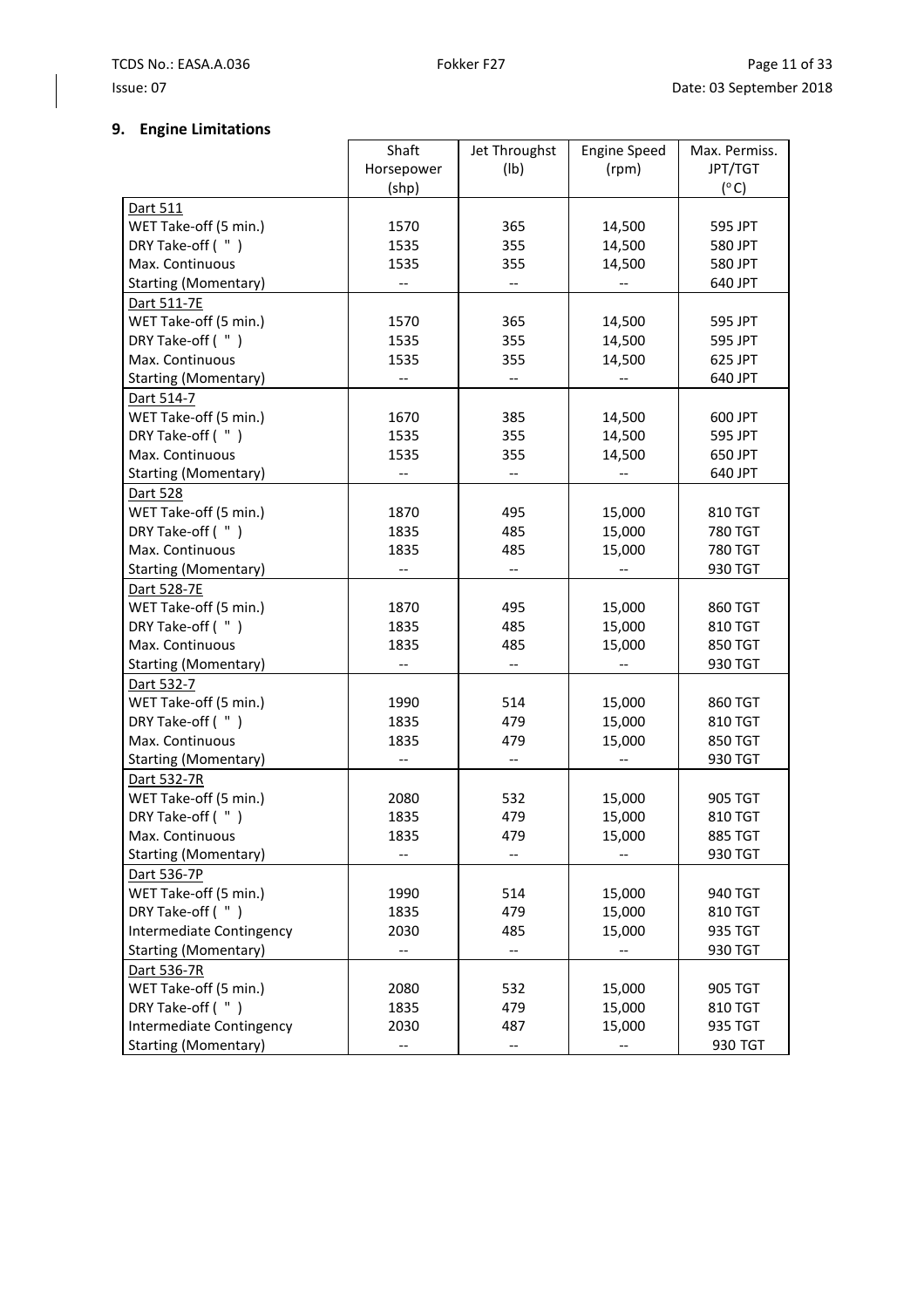## **9. Engine Limitations (cont'd)**

|                             | Shaft      | Jet Throughst            | <b>Engine Speed</b> | Max. Permiss. |
|-----------------------------|------------|--------------------------|---------------------|---------------|
|                             | Horsepower | (1b)                     | (rpm)               | JPT/TGT       |
|                             | (shp)      |                          |                     | (°C)          |
| Dart 535-7R                 |            |                          |                     |               |
| WET Take-off (5 min.)       | 2080       | 532                      | 15,000              | 920 TGT       |
| DRY Take-off (")            | 1835       | 479                      | 15,000              | 810 TGT       |
| Max. Continuous             | 2030       | 487                      | 15,000              | 920 TGT       |
| <b>Starting (Momentary)</b> |            | --                       |                     | 930 TGT       |
| Dart 535-7                  |            |                          |                     |               |
| WET Take-off (5 min.)       | 2170       | 550                      | 15,000              | 920 TGT       |
| DRY Take-off (")            | 1835       | 479                      | 15,000              | 810 TGT       |
| Max. Continuous             | 2030       | 487                      | 15,000              | 920 TGT       |
| <b>Starting (Momentary)</b> |            | $\overline{\phantom{a}}$ |                     | 930 TGT       |
| Dart 536-7                  |            |                          |                     |               |
| WET Take-off (5 min.)       | 2170       | 550                      | 15,000              | 920 TGT       |
| DRY Take-off (")            | 1835       | 479                      | 15,000              | 810 TGT       |
| Intermediate Contingency    | 2030       | 487                      | 15,000              | 935 TGT       |
| <b>Starting (Momentary)</b> |            |                          |                     | 930 TGT       |
| Dart 551-7R                 |            |                          |                     |               |
| WET Take-off (5 min.)       | 2136       | 457                      | 15,000              | 940 TGT       |
| DRY Take-off (")            | 2164       | 455                      | 15,000              | 910 TGT       |
| Max. Continuous             | 2164       | 455                      | 15,000              | 930 TGT       |
| <b>Starting (Momentary)</b> |            |                          |                     | 930 TGT       |
| Dart 552-7R                 |            |                          |                     |               |
| WET Take-off (5 min.)       | 2180       | 511                      | 15,000              | 930 TGT       |
| DRY Take-off (")            | 2167       | 508                      | 15,000              | 900 TGT       |
| Max. Continuous             | 2167       | 508                      | 15,000              | 920 TGT       |
| Starting (Momentary)        |            |                          |                     | 930 TGT       |

#### **10. Propeller and Propeller Limits**

Dart 511, 511-7E, 514-7:

2 Dowty Rotol Model (c) R175/4-30-4/13E with 4 RA.25899 blades each.

Diameter 12.0 ft. (nominal)

- Minimum allowable for repairs 11'9.75"
- No further reduction permitted.

Pitch settings at 0.7 radius

- Ground fine pitch 0°
- Flight fine pitch + 20°48'
- Feathered  $+83^\circ$

R.p.m. limit (max. 20 sec.) 17,000

- Avoid all continuous operation below 7,000 rpm.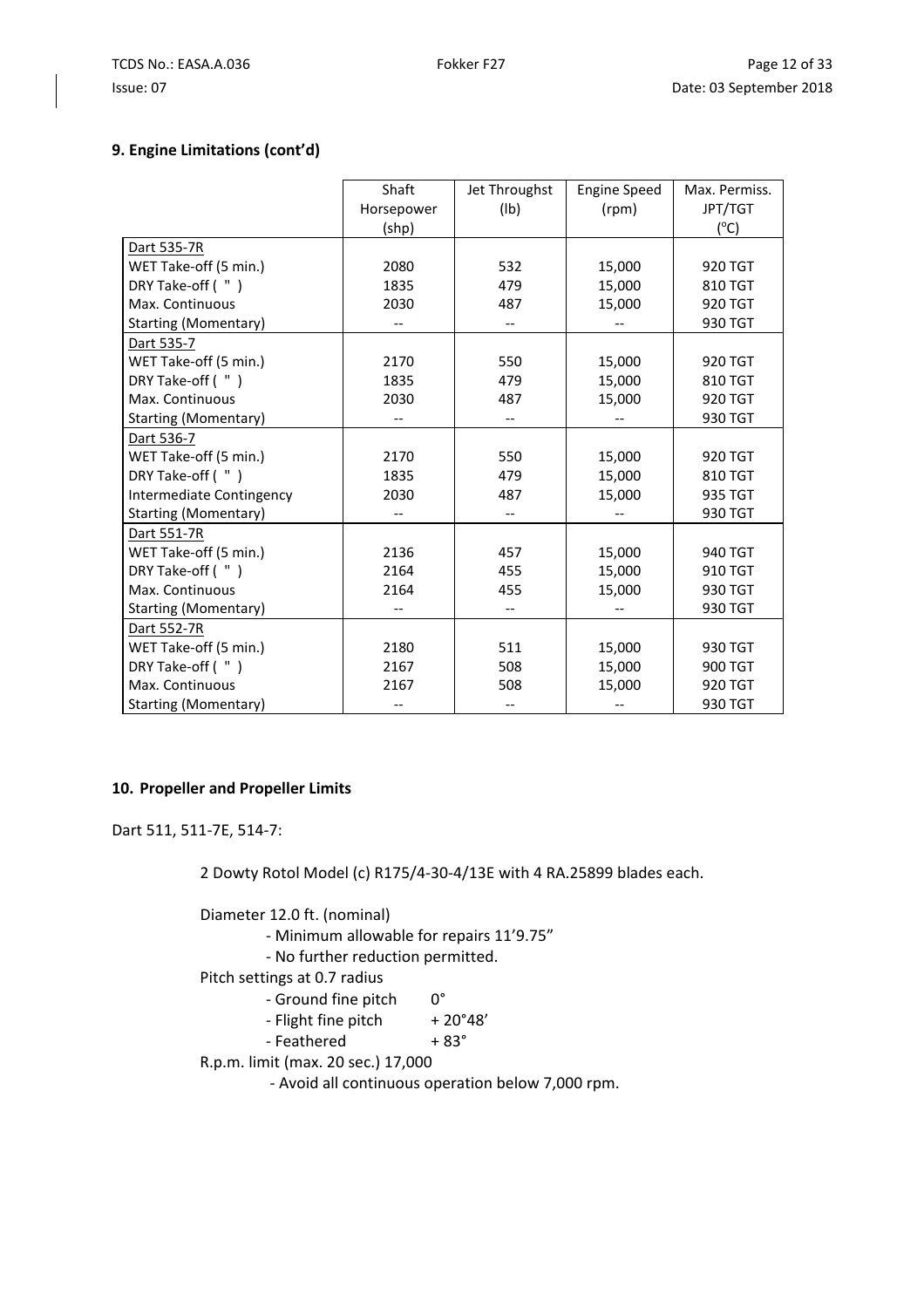Dart 528, 528-7E, 532-7, 532-7R, 536-7P, 536-7R, 535-7R:

 2 Dowty Rotol Model (c) R193/4-30-4/50 or /61 with 4 RA.25907 blades each, or /63 with 4 660208304 blades each, or /65 with 4 601023450 blades each.

Diameter 11.5 ft. (nominal)

- Minimum allowable for repairs 11'4.35"

Pitch settings at 0.7 radius

- Ground fine pitch 0°

- Flight fine pitch 20°
- Cruise pitch 32°
- Feathered 87°

R.p.m. limit (max. 20 sec.) 17,000

- Avoid all continuous operation below 7,000 rpm.

Note: on 536-7R engine, 2 Dowty Rotol Model (c) R193/4-30-4/64 with 4 RA. 25907 blades each, may be used.

Dart 535-7, 536-7, 551-7R, 552-7R:

2 Dowty Rotol Model (c) R193/4-30-4/65 with 4 RA.601023450 blades each.

 Diameter 11.5 ft. (nominal) - Minimum allowable for repairs 11'4.35" Pitch settings at 0,7 radius - Ground fine pitch 0° - Flight fine pitch 20° - Cruise pitch 32° - Feathered 87° R.p.m. limit (max. 20 sec.) 17,000

- Avoid all continuous operation below 7,000 rpm.

For the 551-7R engine avoid all continuous operation between 13,000 and 13,400 rpm.

#### **11. Minimum Crew**

One pilot and one co-pilot or flight engineer.

#### **12. Levelling Means**

Pins for installing a levelling instrument are located on the left-hand side of the fuselage.

#### **13. Maximum Approved Operating Altitude**

25,000 ft.

#### **14. Other Operating Limitations**

The aircraft must be operated in accordance with the approved F27 Flight Manual or Airplane Flight Manual issued for the applicable aircraft serial number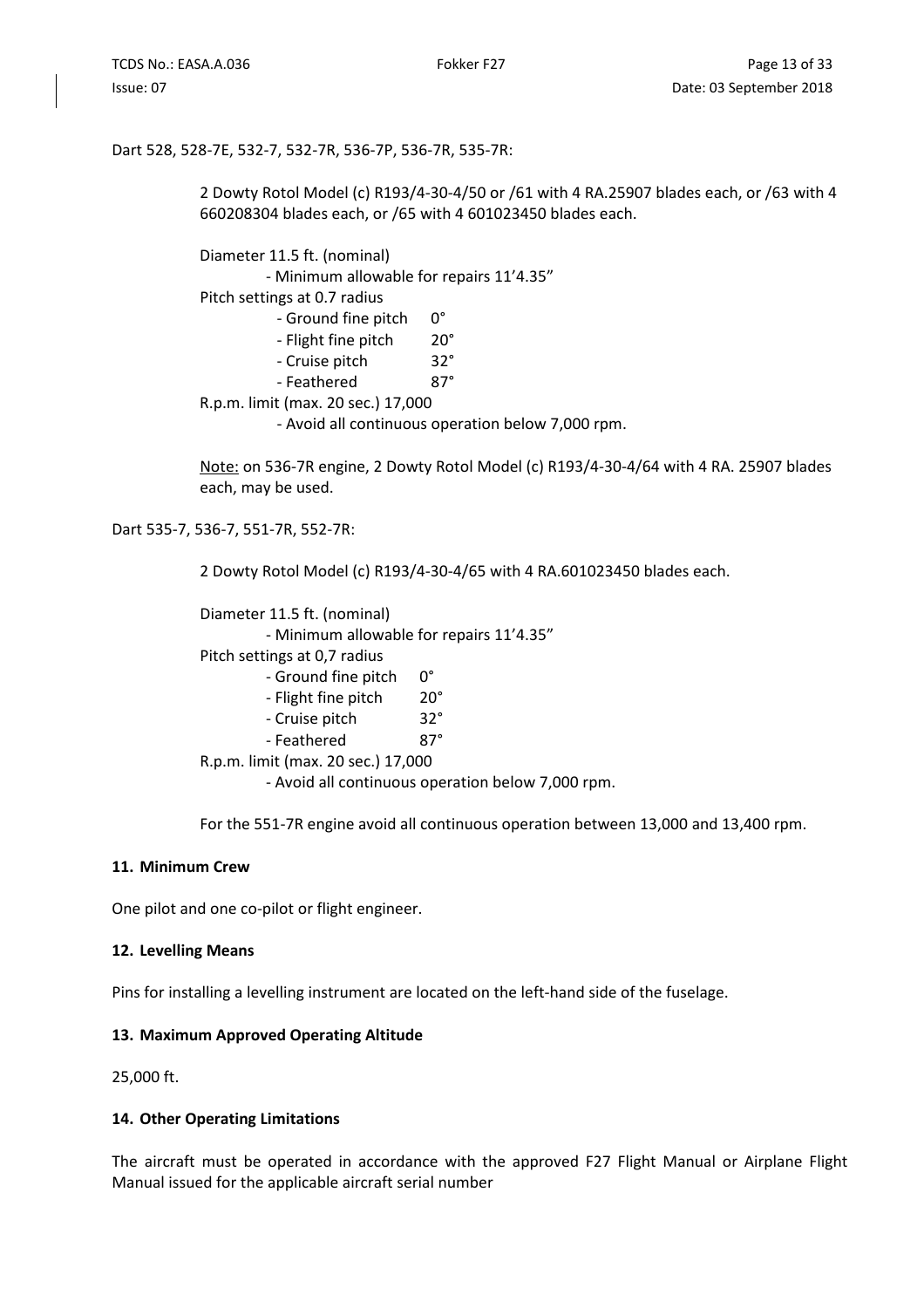## **15. Certification Basis**

U.S. CAR Part 4b effective December 31, 1953, including Amendment 4b-1, Amendment 4b-2 Items 1 and 48, Amendment 4b-3 Items 21 through 33 and Item 39, Amendment 4b-7, Amendment 4b-8 Items 9, 21 and 22, SR-422B effective July 9, 1959, Sections 4T.110 through 4T.123 and 4T.743, and the Special Conditions contained in the Annex to letter from RLD no. LI/13880 dated August 6, 1958. Compliance with the optional Ice Protection requirements as stated in CAR 4b.640 has been shown.

In addition compliance has been shown with:

- SR-450A effective August 31, 1962 including Amendments 1 and 2 when modified in accordance with approved Fokker F27 Service Bulletin 34-35.
- FAR 25 section 812 (e) as amended by Amendment 25-46, according approved Fokker F27 Service Bulletin 33-28.
- FAR 25 section 785(g) and (h) as amended by Amendment 25-51, by incorporation of approved Fokker F27 Service Bulletins: 25-49, 25-50, 25-51 and 25-54.
- FAR 25 Amendments 25-22 and 25-24 if third attitude Instrument Sfena type 705-15V9, or type 705-15V10 is installed.
- FAR 25 Amendments 25-15, 25-17 and 25-20 for F27 Mark 500 aircraft s/n 10417 onwards and F27 All Marks aircraft s/n 10446 onwards or when modified in accordance with approved Fokker F27 Service Bulletin 25-27.
- FAR 25.1001 Amendment 25-18 for F27 airplanes equipped with Dart 528-7E, 532-7, 532-7R, 535- 7R, 536-7R, and 551-7R, and 552-7R engines.
- CRI H-01 Enhanced Airworthiness Programme for Aeroplane Systems ICA on EWIS, for the Marks 200, 400, 500, 600 and 700.
- CRI F-12 Non-rechargeable Lithium Battery Installations (applicable for new installations)

Compliance has been shown with the following noise requirements for the Marks 200, 400, 500 and 600.

#### FAR Part 36

- Amendment 36-1, stage 2 for:

| All Marks - RR Dart 532-7  | <b>MTOW</b><br><b>MLW</b> | 45,000 lb (20,410 kg)<br>42,000 & 43,500 lb (19,050 & 19,730 kg) |
|----------------------------|---------------------------|------------------------------------------------------------------|
| All Marks - RR Dart 532-7R | <b>MTOW</b><br><b>MLW</b> | 45,000 lb (20,410 kg)<br>42,000 lb (19,050 kg)                   |
| All Marks - RR Dart 536-7R | <b>MTOW</b><br><b>MLW</b> | 45,000 lb (20,410 kg)<br>42,000 & 43,500 lb (19,050 & 19,730 kg) |
| All Marks - RR Dart 535-7R | <b>MTOW</b><br><b>MLW</b> | 45,000 lb (20,410 kg)<br>42,000 lb (19,050 kg)                   |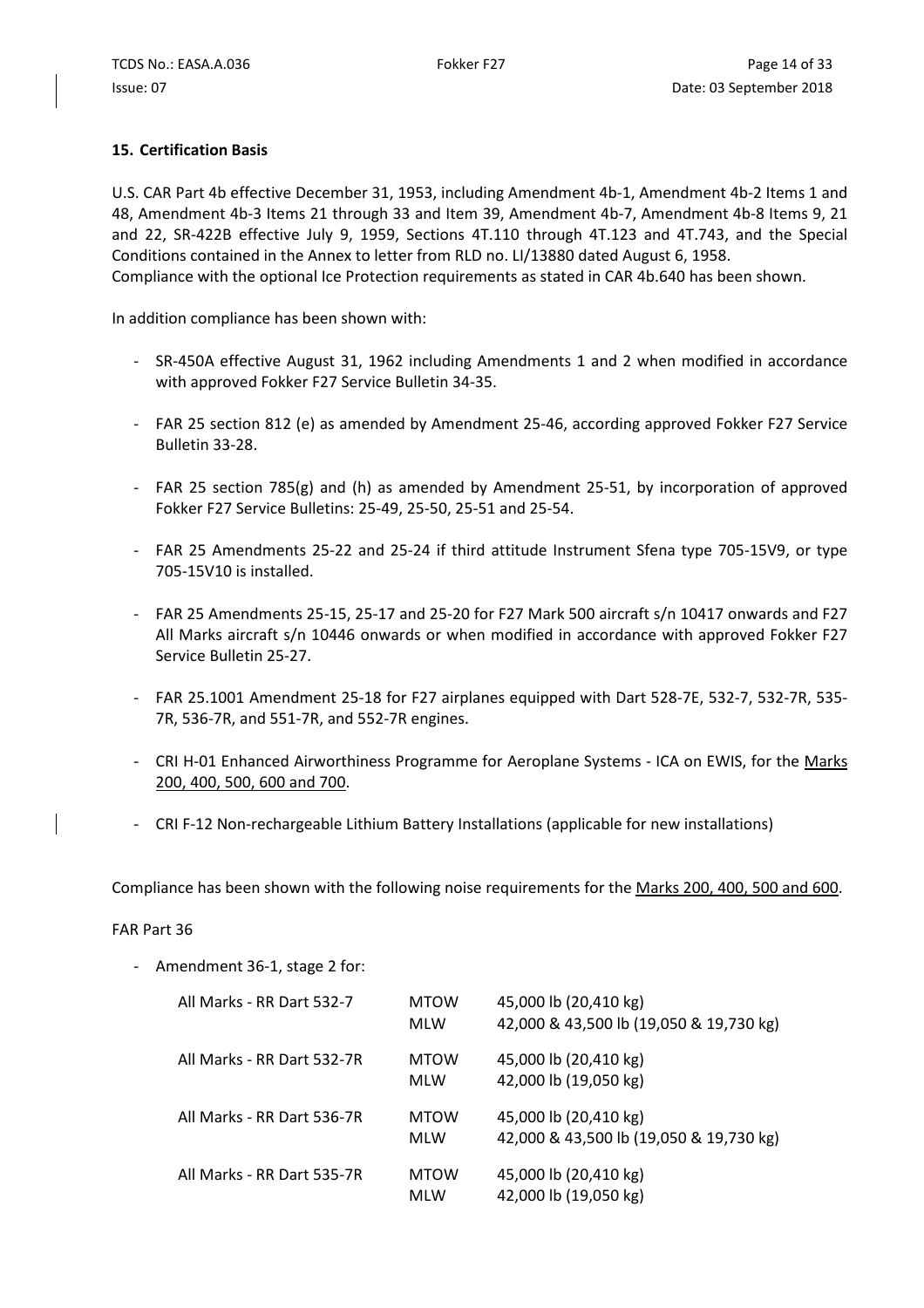- Up to and including Amendment 36-7, stage 3 for:

| All Marks - RR Dart 532-7R | <b>MTOW</b><br><b>MLW</b> | 45,000 lb (20,410 kg)<br>43,500 lb (19,730 kg) |
|----------------------------|---------------------------|------------------------------------------------|
| All Marks - RR Dart 535-7R | <b>MTOW</b><br><b>MLW</b> | 45,000 lb (20,410 kg)<br>43,500 lb (19,730 kg) |

- Up to and including Amendment 36-12, stage 3 when modified in accordance with approved Fokker Service Bulletin F27/71-28 for:

|               | All Marks - | <b>RR Dart 532-7R</b><br><b>RR Dart 535-7R</b><br><b>RR Dart 536-7R</b><br><b>RR Dart 535-7</b><br><b>RR Dart 536-7</b><br><b>RR Dart 551-7R</b><br><b>RR Dart 552-7R</b>     | <b>MTOW</b><br><b>MLW</b> | 45,000 lb (20,410 kg)<br>41,000, 42,000 & 43,500 lb<br>(18,600, 19,050 & 19,730 kg)                   |
|---------------|-------------|-------------------------------------------------------------------------------------------------------------------------------------------------------------------------------|---------------------------|-------------------------------------------------------------------------------------------------------|
|               |             | Mark 500 - RR Dart 532-7R<br><b>RR Dart 535-7R</b><br><b>RR Dart 536-7R</b><br><b>RR Dart 535-7</b><br><b>RR Dart 536-7</b><br><b>RR Dart 551-7R</b><br><b>RR Dart 552-7R</b> | <b>MTOW</b><br><b>MLW</b> | 45,900 lb (20,820 kg)<br>41,000, 42,000 & 43,500 lb<br>(18,600, 19,050 & 19,730 kg)                   |
|               | All Marks - | <b>RR Dart 532-7</b><br><b>RR Dart 536-7P</b>                                                                                                                                 | <b>MTOW</b><br><b>MLW</b> | 43,500 & 45,000 lb (19,730 & 20,410 kg)<br>40,000, 41,000 & 42,000 lb<br>(18,150, 18,600 & 19,050 kg) |
|               |             | All Marks - RR Dart 528-7E                                                                                                                                                    | <b>MTOW</b><br><b>MLW</b> | 42,000 lb (19,050 kg)<br>40,000 lb (18,150 kg)                                                        |
|               | All Marks - | <b>RR Dart 532-7R</b><br><b>RR Dart 535-7R</b><br><b>RR Dart 536-7R</b>                                                                                                       | <b>MTOW</b><br><b>MLW</b> | 43,500 lb (19,730 kg)<br>40,000 lb (18,150 kg)                                                        |
| ICAO Annex 16 |             |                                                                                                                                                                               |                           |                                                                                                       |
|               |             | Chapter 2, 1st Edition 1971:                                                                                                                                                  |                           |                                                                                                       |
|               |             | All Marks - RR Dart 532-7R                                                                                                                                                    | <b>MTOW</b><br><b>MLW</b> | 45,000 lb (20,410 kg)<br>43,500 lb (19,730 kg)                                                        |
|               |             | All Marks - RR Dart 535-7R                                                                                                                                                    | <b>MTOW</b><br><b>MLW</b> | 45,000 lb (20,410 kg)<br>43,500 lb (19,730 kg)                                                        |
|               |             | Chapter 2, 1st Edition 1981:                                                                                                                                                  |                           |                                                                                                       |
|               |             | All Marks - RR Dart 536-7P                                                                                                                                                    | <b>MTOW</b>               | 45,000 lb (20,410 kg)                                                                                 |

MLW 43,500 lb (19,730 kg)

All Marks - RR Dart 532-7R MTOW 45,000 lb (20,410 kg)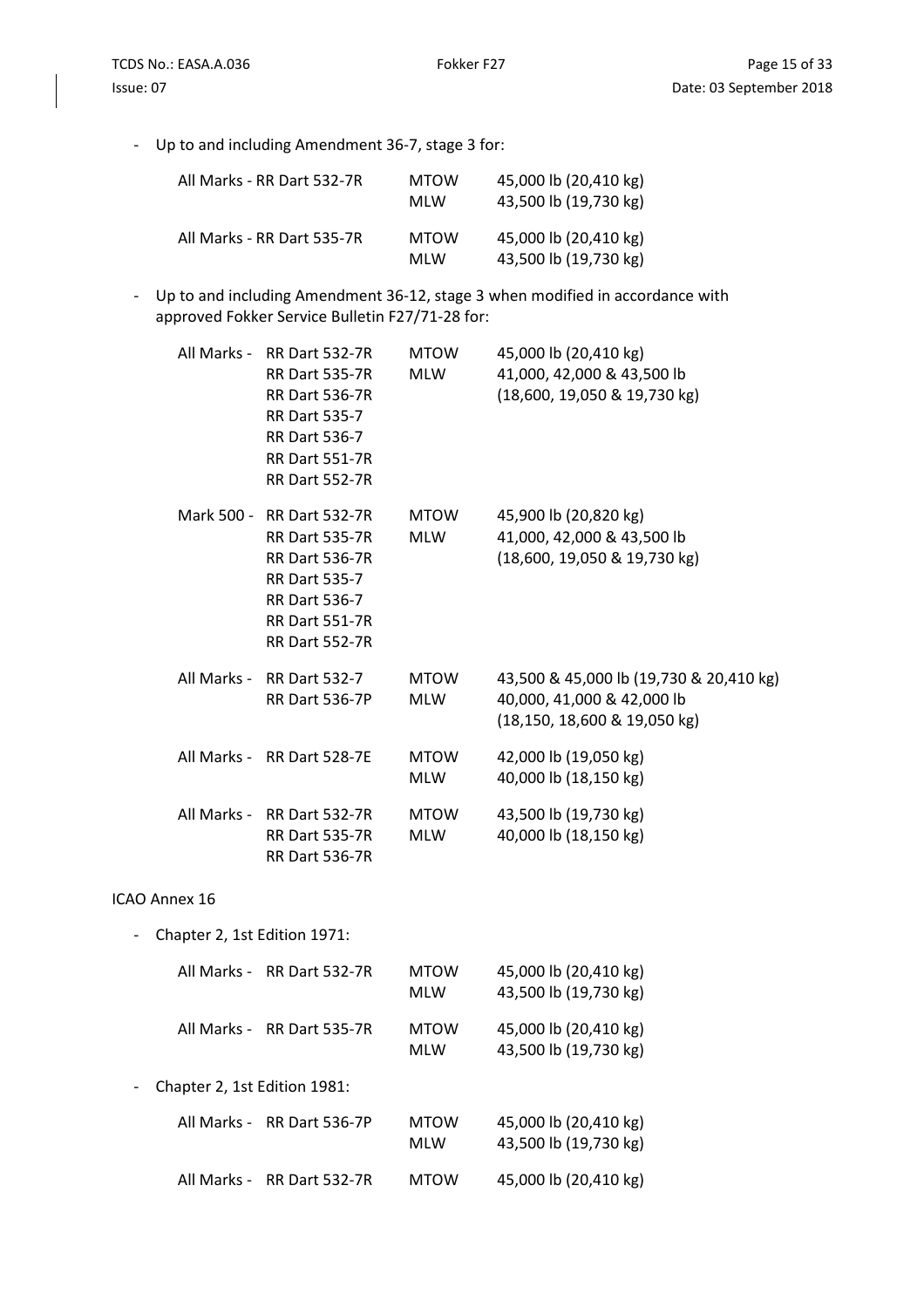|                            | <b>MLW</b>                | 42,000 lb (19,050 kg)                                            |
|----------------------------|---------------------------|------------------------------------------------------------------|
| All Marks - RR Dart 535-7R | <b>MTOW</b><br><b>MLW</b> | 45,000 lb (20,410 kg)<br>42,000 & 43,500 lb (19,050 & 19,730 kg) |
| All Marks - RR Dart 536-7R | <b>MTOW</b><br>MLW        | 45,000 lb (20410 kg)<br>42,000 & 43,500 lb (19,050 & 19,730 kg)  |
| All Marks - RR Dart 532-7  | <b>MTOW</b><br><b>MLW</b> | 45,000 lb (20,410 kg)<br>43,500 lb (19,730 kg)                   |
| All Marks - RR Dart 535-7  | <b>MTOW</b><br><b>MLW</b> | 45,000 lb (20,410 kg)<br>42,000 & 43,500 lb (19,050 & 19,730 kg) |
| All Marks - RR Dart 536-7  | <b>MTOW</b><br><b>MLW</b> | 45,000 lb (20,410 kg)<br>42,000 & 43,500 lb (19,050 & 19,730 kg) |

- Chapters 3 and 5, 1st Edition 1981 when modified in accordance with approved Fokker Service Bulletin F27/71-28

| All Marks - RR Dart 532-7R<br><b>RR Dart 535-7R</b><br><b>RR Dart 536-7R</b><br><b>RR Dart 535-7</b><br><b>RR Dart 536-7</b><br><b>RR Dart 551-7R</b><br><b>RR Dart 552-7R</b> | <b>MTOW</b><br><b>MLW</b> | 45,000 lb (20,410 kg)<br>41,000, 42,000 & 43,500 lb<br>(18,600, 19,050 & 19,730 kg)                   |
|--------------------------------------------------------------------------------------------------------------------------------------------------------------------------------|---------------------------|-------------------------------------------------------------------------------------------------------|
| Mark 500 - RR Dart 532-7R<br><b>RR Dart 535-7R</b><br><b>RR Dart 536-7R</b><br><b>RR Dart 535-7</b><br><b>RR Dart 536-7</b><br><b>RR Dart 551-7R</b><br><b>RR Dart 552-7R</b>  | <b>MTOW</b><br><b>MLW</b> | 45,900 lb (20,820 kg)<br>41,000, 42,000 & 43,500 lb<br>(18,600, 19,050 & 19,730 kg)                   |
| All Marks - RR Dart 532-7<br><b>RR Dart 536-7P</b>                                                                                                                             | <b>MTOW</b><br><b>MLW</b> | 43,500 & 45,000 lb (19,730 & 20,410 kg)<br>40,000, 41,000 & 42,000 lb<br>(18,150, 18,600 & 19,050 kg) |
| All Marks - RR Dart 528-7E                                                                                                                                                     | <b>MTOW</b><br><b>MLW</b> | 42,000 lb (19,050 kg)<br>40,000 lb (18,150 kg)                                                        |
| All Marks - RR Dart 532-7R<br><b>RR Dart 535-7R</b><br><b>RR Dart 536-7R</b>                                                                                                   | <b>MTOW</b><br><b>MLW</b> | 43,500 lb (19,730 kg)<br>40,000 lb (18,150 kg)                                                        |

#### **16. Equipment**

The basic required equipment as prescribed in the applicable airworthiness regulations (see certification basis) must be installed in the aircraft for certification.

The following additional equipment is required: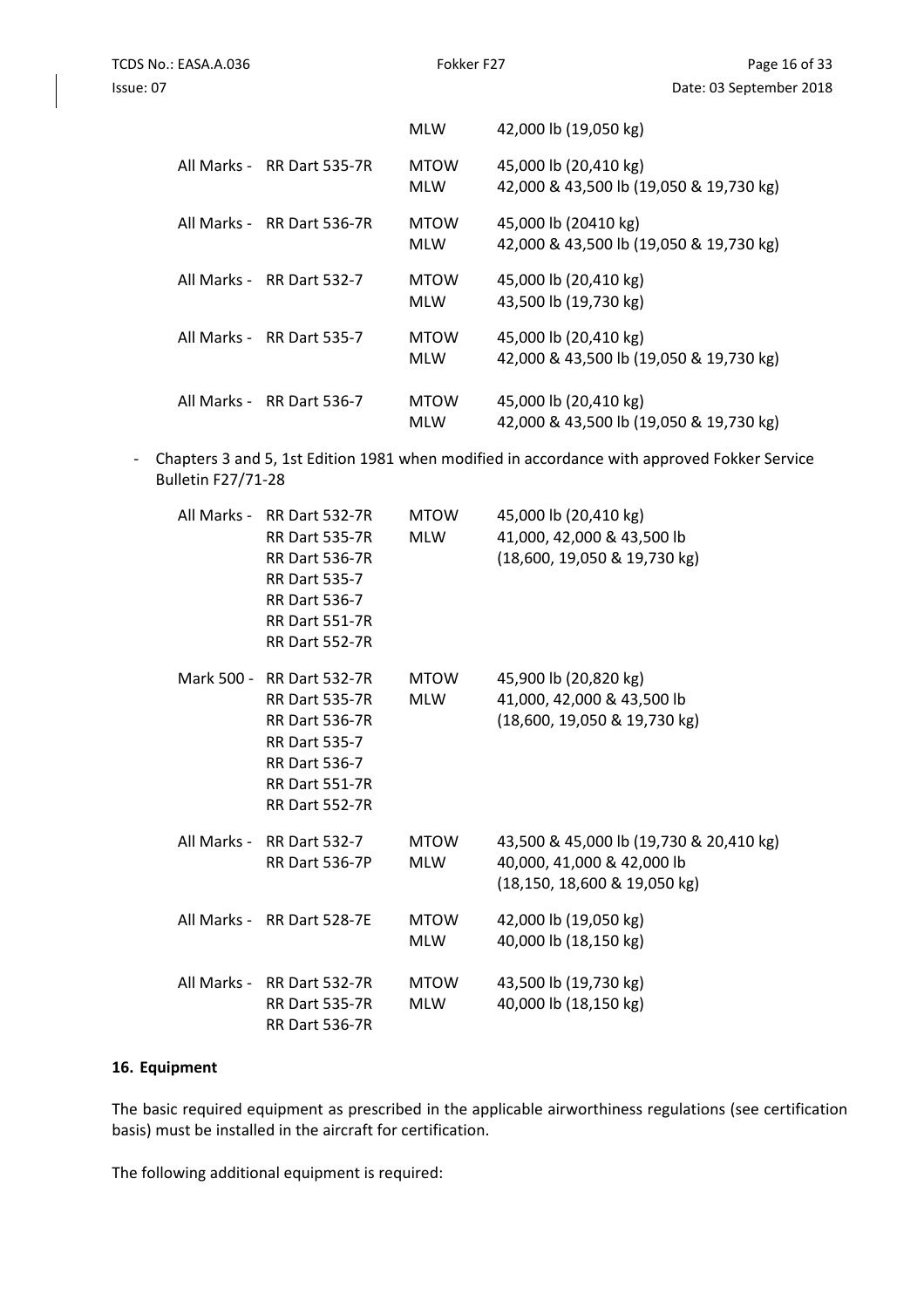- a) Approved Fokker F27 Flight Manual or Airplane Flight Manual issued for the applicable aircraft serial number.
- b) Stall warning system, Fokker drawing 27.1.30-79.120 (AiResearch system), Fokker drawing 27.1-7900- 174 or 27.1-7900-374 (U.S. Science system).

### **17. Notes:**

- NOTE: 1 a) Current weight and balance report, including list of equipment included in the certificated empty weight, interior arrangement and loading instructions must be provided for each aircraft at the time of original certification.
	- b) System fuel, which must be included in the empty weight, is the amount of fuel required to fill both systems, including the crossfeed, up to the level of the booster pump inlets in the collector tanks (2.97 U.S. gal. total) plus the trapped fuel in the main tanks (0.48 U.S. gal. total) plus the unusable but drainable fuel in the main tanks (6.5 U.S. gal. total).

The total amount of "System fuel" is: 9.95 U.S. gal.

System oil is that amount of oil normally trapped in the propellers plus the amount normally trapped in the engines after oil drainage.

The total amount of system oil is as follows:

2.4 U.S. gal. (total) contained in engines, 2.0 U.S. gal. (total) contained in propellers.

- NOTE: 2 The following placard must be displayed in the location indicated: On the lavatory door: "During take-off and landing this door must be open".
- NOTE: 3 Information essential to the proper maintenance of the aircraft is given in the Fokker F27 Maintenance Publications and Service Bulletins.

Inspection items related to fatigue and the current retirement times for fatigue critical components are given for all existing versions of the Fokker F27 except aircraft for special operations (e.g. maritime and calibration) in the F27 Structural Integrity Program Document 27438.

NOTE: 4 For the approved interior lay-out and maximum passenger capacity reference FOKKER Drawing 27.1-9000.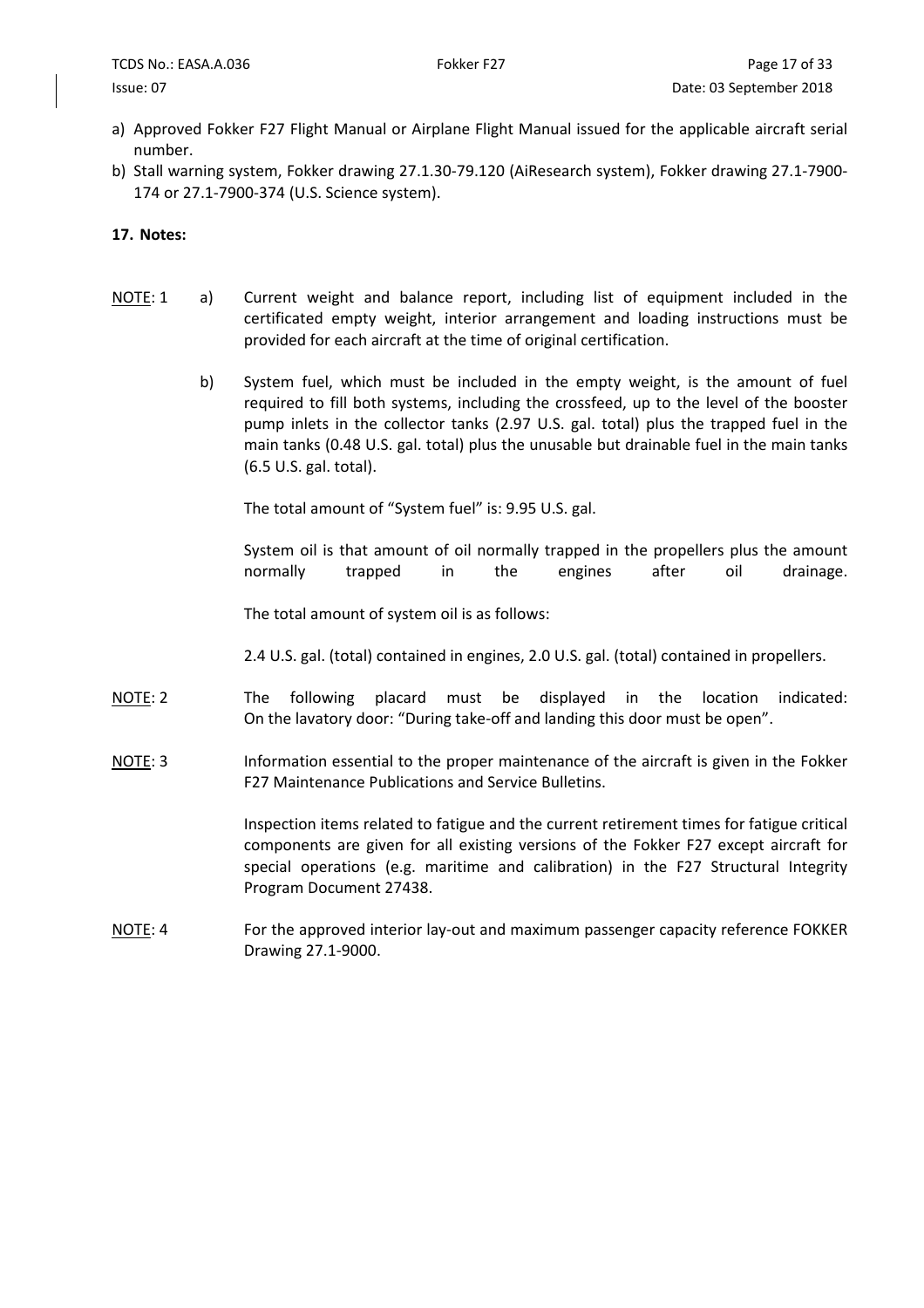## **SECTION 3 - "FOKKER 50" AND "FOKKER 60" SERIES**

#### **I. Model: F27 Mark 050**

F27 Mark 050, application for T.C. January 10, 1983, approved May 15, 1987.

The F27 Mark 050 same as Mark 500 except for the installation of two new technology Pratt & Witney Canada PW125B engines, Dowty Rotol (c) R 352/6-123F/1 composite 6-bladed propellers, state of the art systems and cockpit instrumentation, electronic engine and propeller controls, increased use of composite structure, four type I doors i.l.o. two type I doors and two type IV exits, double the number of windows, switch from pneumatic systems to hydraulic systems, an electronic flight instrument system (EFIS) and integrated warning system.

#### **1. Engine**

Two (2) Pratt and Whitney PW125B or PW127B turboprop engines. Reduction gearing 0.060:1.

#### **2. Fuel Specification**

Eligible engine fuels and additives are listed in the approved Airplane Flight Manual for the applicable aircraft serial number.

#### **3. Oil Specification (Engine and Gearbox)**

Eligible engine oils as listed in the approved Airplane Flight Manual for the applicable aircraft serial number.

#### **4. Engine Limits**

For engine operating limits see DoT Canada TC Data Sheet No. E-19 or the approved Airplane Flight Manual for the applicable aircraft serial number.

#### **5. Propeller and Propeller Limits**

| Type no.:      | 2 Dowty Rotol propellers, Model: (c) R352/6-123-F/1 or (c) R352/6-123-F/2.                                                                                                                     |
|----------------|------------------------------------------------------------------------------------------------------------------------------------------------------------------------------------------------|
| Diameter:      | 3,65 m (144 inch).                                                                                                                                                                             |
| No. of blades: | 6 - right hand rotation (viewed from rear of propeller).                                                                                                                                       |
| Spinner type:  | (c) SB $20/6/1$ .                                                                                                                                                                              |
| Blades:        | Composite glass and carbon reinforced plastic construction, polyurethane coated<br>and fitted with nickel leading edge sheeths for erosion protection and with electric<br>de-icing overshoes. |
| Limits:        | For propeller limits see CAA propeller TC Data Sheet No. 105.                                                                                                                                  |
|                | or                                                                                                                                                                                             |
| Type no.:      | 2 Dowty Rotol propellers, Model: (c) R410/6-123-F/35 or (c) R410/6-123-F/36.                                                                                                                   |
| Diameter:      | 3,65 m (144 inch).                                                                                                                                                                             |
| No. of blades: | 6 - right hand rotation (viewed from rear of propeller).                                                                                                                                       |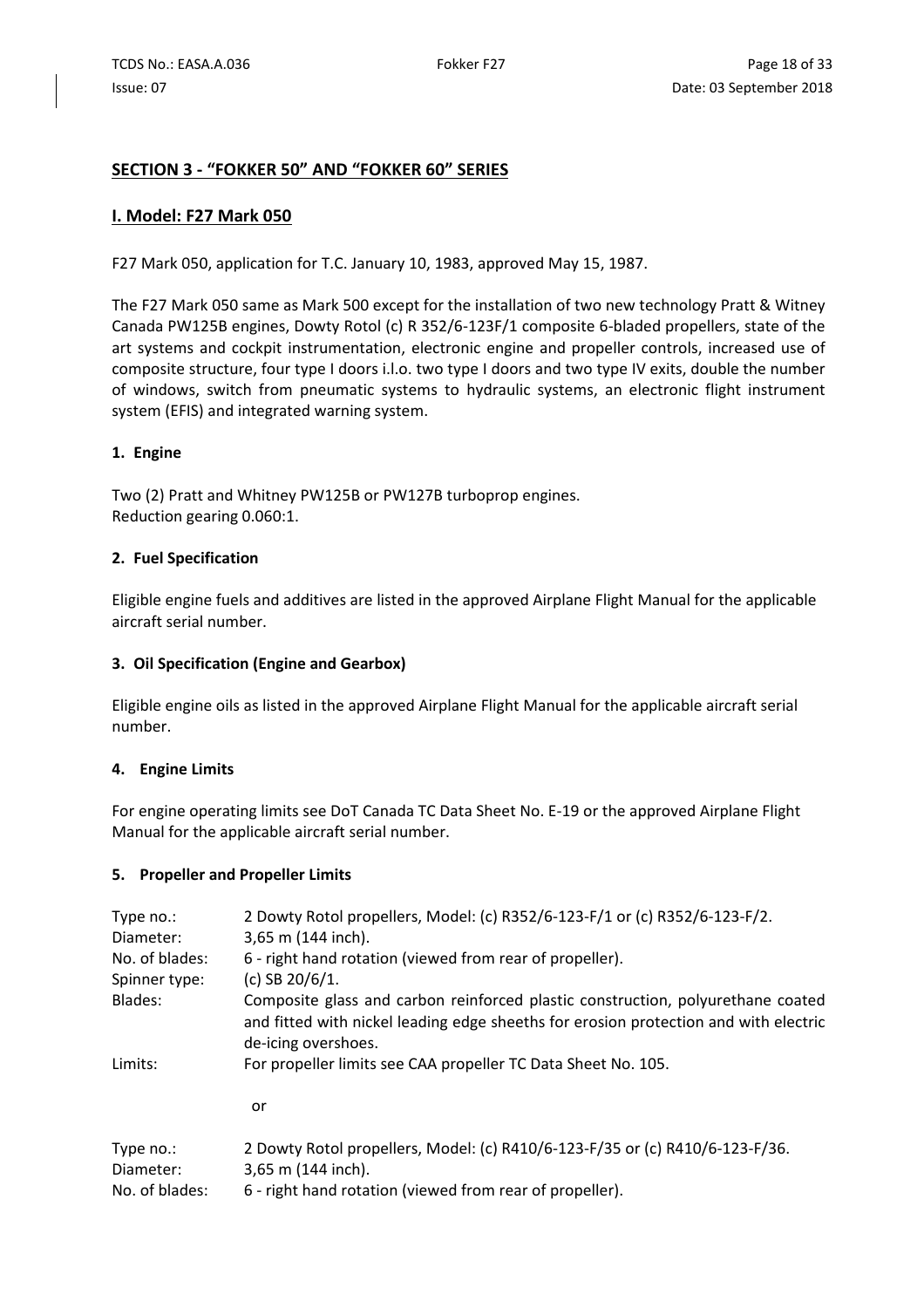| TCDS No.: EASA.A.036 | Fokker F27                                                                                                                                                                                     | Page 19 of 33           |
|----------------------|------------------------------------------------------------------------------------------------------------------------------------------------------------------------------------------------|-------------------------|
| Issue: 07            |                                                                                                                                                                                                | Date: 03 September 2018 |
| Spinner type:        | (c) SB $20/6/2$ .                                                                                                                                                                              |                         |
| Blades:              | Composite glass and carbon reinforced plastic construction, polyurethane coated<br>and fitted with nickel leading edge sheeths for erosion protection and with electric<br>de-icing overshoes. |                         |
| Limits:              | For propeller limits see CAA propeller TC Data Sheet No. 110.                                                                                                                                  |                         |
| Remark:              | All above mentioned propeller models can be used in every combination on the<br>same aircraft.                                                                                                 |                         |

## **6. APU (optional)**

Sundstrand, SPS T62T-46-C1 (ground use only) or Sundstrand Turbomach T-62T-46C2 (ground use only).

#### **7. APU Fuels**

Eligible APU fuels are listed in the approved Airplane Flight Manual for the applicable aircraft serial number.

### **8. Airspeed Limits**

Refer to the approved Airplane Flight Manual for the applicable aircraft serial number.

#### **9. Center of Gravity**

Refer to the approved Airplane Flight Manual for the applicable aircraft serial number.

#### **10. Levelling Means**

Levelling holes are provided to accommodate levelling equipment. They are located on the left hand side of the fuselage.

#### **11. Maximum Weights**

| Maximum Taxi Weight 20.865 kg | $(46.000$ lbs) |                |
|-------------------------------|----------------|----------------|
| Maximum Take-off Weight       | 20.820 kg      | $(45.900$ lbs) |
| Maximum Landing Weight        | 19.730 kg      | $(43.500$ lbs) |
| Maximum Zero Fuel Weight      | 18.600 kg      | $(41.000$ lbs) |

When modified in accordance with Fokker Modification ECR 79364 (standard option for aircraft serial number 20196, 20213 and up):

| Maximum Taxi Weight 19.990 kg | $(44.070 \, lb)$ |             |
|-------------------------------|------------------|-------------|
| Maximum Take-off Weight       | 19.950 kg        | (43.980 lb) |
| Maximum Landing Weight        | 19.500 kg        | (42.990 lb) |
| Maximum Zero Fuel Weight      | 18.600 kg        | (41.000 lb) |

When modified in accordance with Fokker Modification SBF50-03-001:

| Maximum Taxi Weight 19.990 kg | (44.070 lb) |             |
|-------------------------------|-------------|-------------|
| Maximum Take-off Weight       | 19.950 kg   | (43.980 lb) |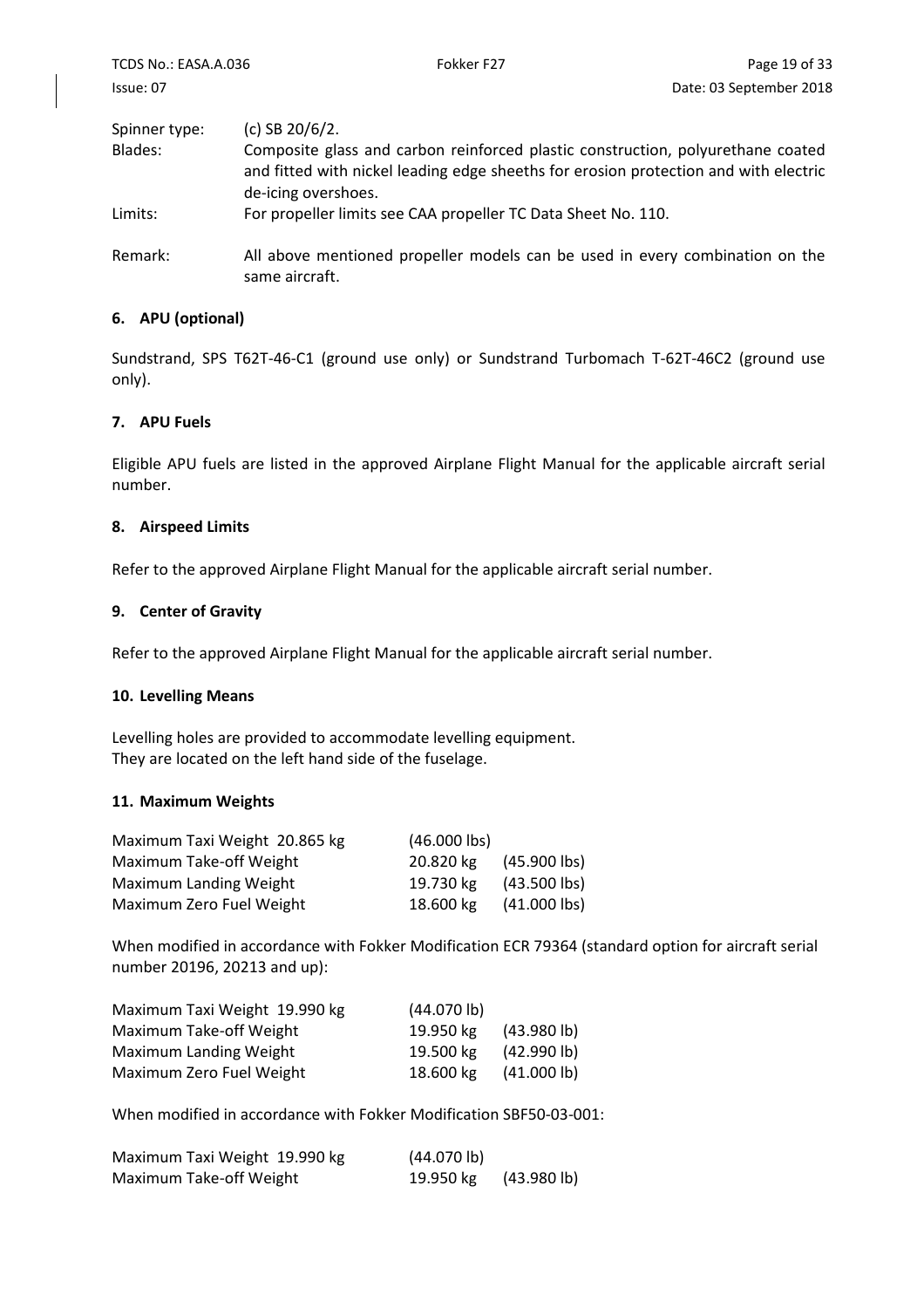| TCDS No.: EASA.A.036  | Fokker F27                       | Page 20 of 33           |
|-----------------------|----------------------------------|-------------------------|
| lssue: 07             |                                  | Date: 03 September 2018 |
| Movimum Londing World | (12.0001)<br>$10.500 \text{ kg}$ |                         |

| Maximum Landing Weight   | 19.500 kg | (42.990 lb) |
|--------------------------|-----------|-------------|
| Maximum Zero Fuel Weight | 18.800 kg | (41.445 lb) |

When modified in accordance with Fokker Modification SBF50-03-002:

| Maximum Taxi Weight 20.865 kg | (46.000 lb) |                  |
|-------------------------------|-------------|------------------|
| Maximum Take-off Weight       | 20.820 kg   | (45.900 lb)      |
| Maximum Landing Weight        | 20.030 kg   | (44.160 lb)      |
| Maximum Zero Fuel Weight      | 18.900 kg   | $(41.665 \, lb)$ |

#### **12. Minimum Flight Crew**

2 (Pilot and Co-pilot).

### **13. Maximum Passenger Seating Capacity**

62 (See Section IV - note 4 regarding approved interior arrangement).

Note: For a maximum passenger seating configuration of 50 passengers, compliance with the evacuation requirements of JAR 25.803 has been demonstrated with one cabin attendant. For a maximum passenger seating configuration of 62 passengers, compliance with the evacuation requirements of JAR 25.803 has been demonstrated with two cabin attendants.

#### **14. Maximum Baggage**

As the cargo holds configuration is dependent on customer requirements reference is made to the report "Basic weight and balance information" specific to each separate aeroplane.

#### **15. Fuel Capacity**

Total 5136 Litres (1358 U.S. Gallon) of usable fuel in two wing tanks of 2568 Litres (679 U.S. Gallon) each and in two collector tanks of 50 Litres (13 U.S. Gallon) each. See Section IV - note 1 for data on system fuel and oil.

#### **16. Maximum Operating Altitude**

25.000 ft

## **17. Serial Numbers Eligible**

20103 through 20138, 20141 through 20252, 20254 through 20267, 20270 through 20279, 20281, 20283 through 20286, 20288, 20293 through 20303, 20305 through 20308, 20311 through 20313, 20316, 20317, 20328, 20331, 20333 and 20335.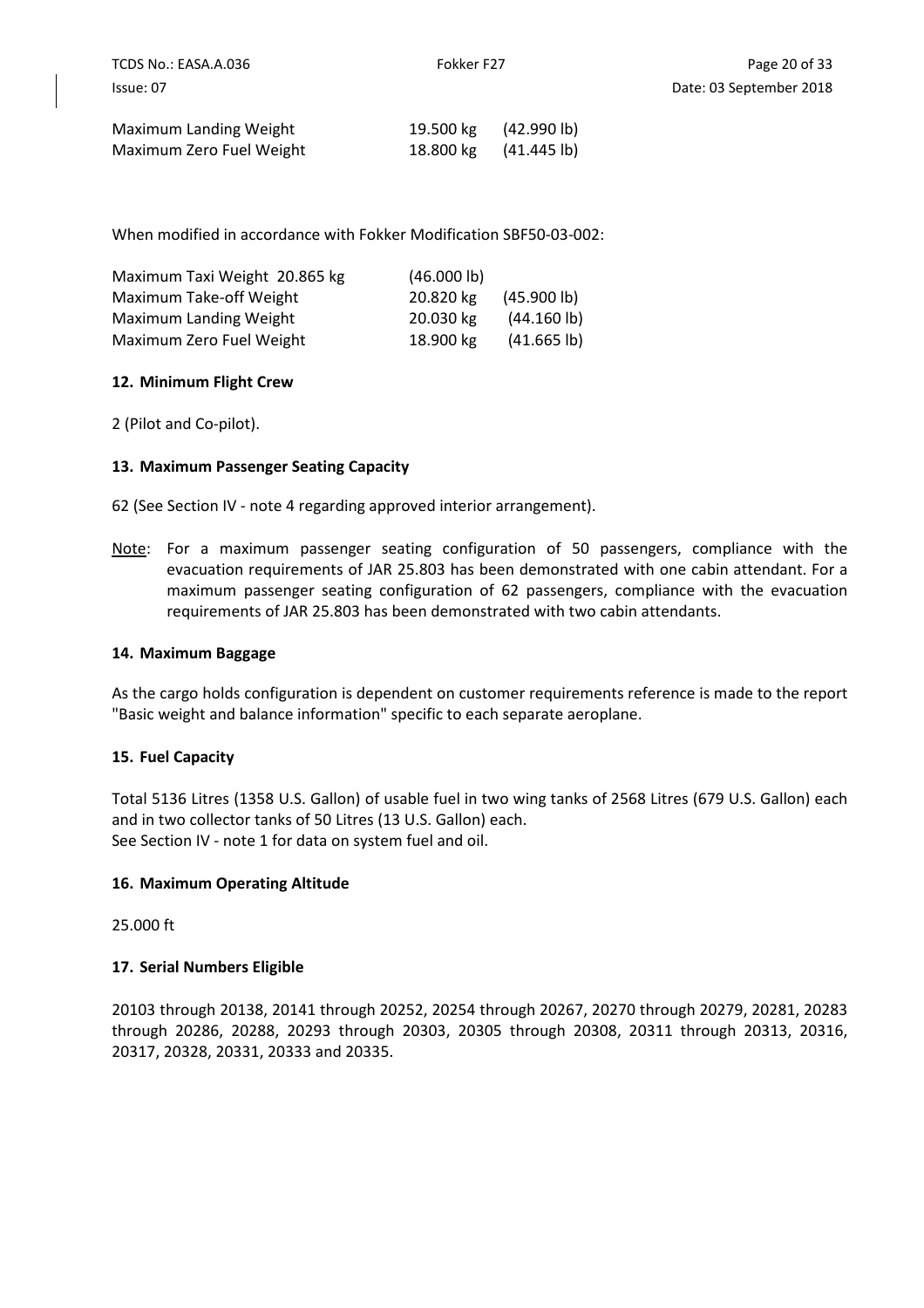## **II. Model : F27 Mark 0502**

F27 Mark 0502, application for T.C. August 31, 1990, approved September 16, 1993.

The F27 Mark 0502 same as Mark 050 except for a reconfigured interior lay-out and the adoption of two Type III emergency exits in lieu of the two aft Type I emergency exits.

#### **1. Engine**

Same as Mark 050.

#### **2. Fuel Specification**

Same as Mark 050.

#### **3. Engine Limits**

Same as Mark 050.

#### **4. Propeller and Propeller Limits**

Same as Mark 050.

#### **5. APU (optional)**

Same as Mark 050.

#### **6. APU Fuels**

Same as Mark 050.

#### **7. Airspeed Limits**

Same as Mark 050.

#### **8. C of G Range**

Same as Mark 050.

#### **9. Levelling Means**

Same as Mark 050.

#### **10. Maximum Weights:**

| Standard configuration: |           |                  |
|-------------------------|-----------|------------------|
| Maximum Taxi Weight     | 19.990 kg | (44.070 lb)      |
| Maximum Take-off Weight | 19.950 kg | (43.980 lb)      |
| Maximum Landing Weight  | 19.500 kg | $(42.990 \, lb)$ |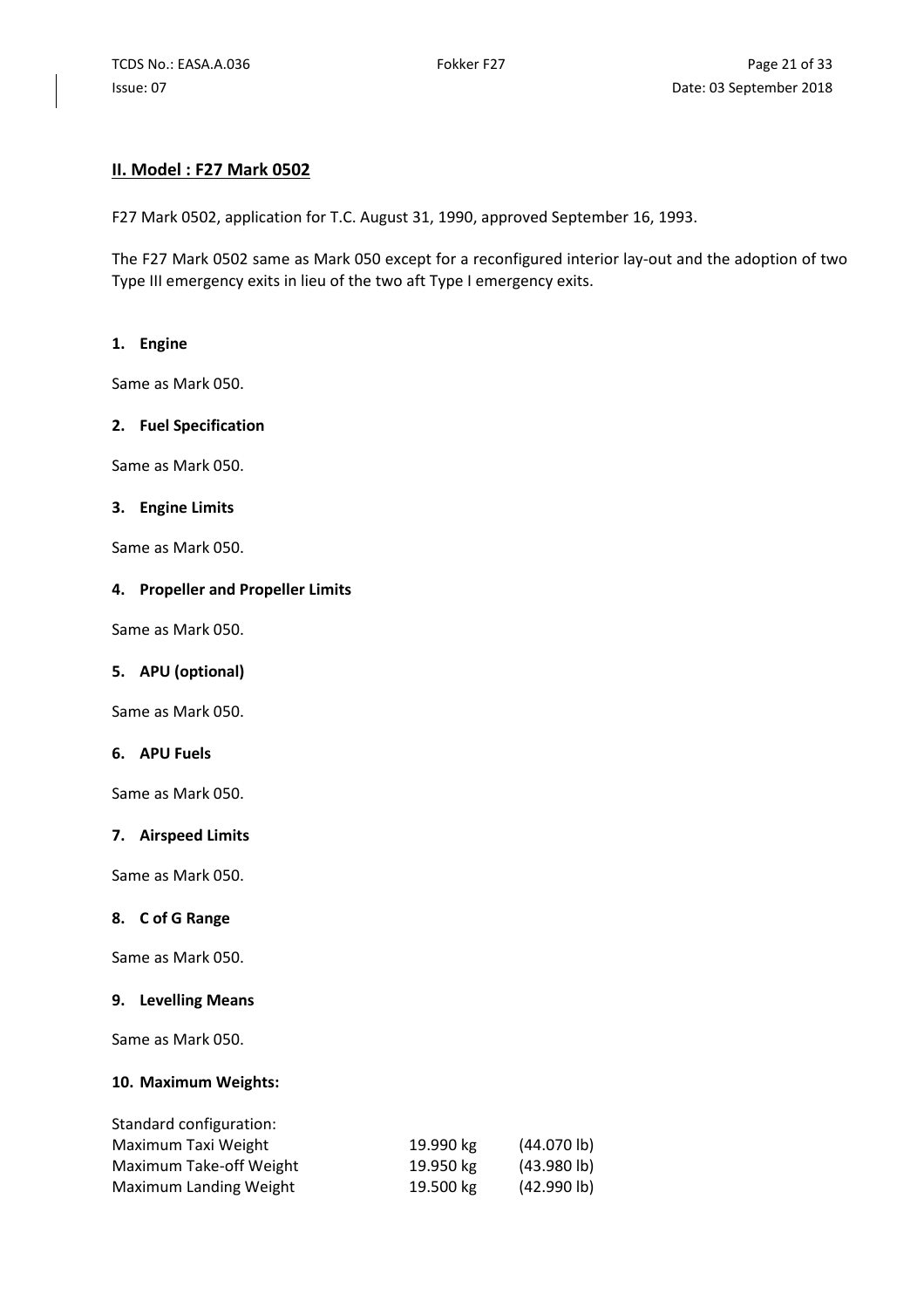| TCDS No.: EASA.A.036<br>Issue: 07 | Fokker F27 |                | Page 22 of 33<br>Date: 03 September 2018 |
|-----------------------------------|------------|----------------|------------------------------------------|
| Maximum Zero Fuel Weight          | 18.600 kg  | (41.000 lb)    |                                          |
| Standard option                   |            |                |                                          |
| Maximum Taxi Weight               | 20.865 kg  | $(46.000$ lbs) |                                          |
| Maximum Take-off Weight           | 20.820 kg  | (45.900 lbs)   |                                          |
| Maximum Landing Weight            | 19.730 kg  | (43.500 lbs)   |                                          |
| Maximum Zero Fuel Weight          | 18.600 kg  | (41.000 lbs)   |                                          |

#### **11. Minimum Flight Crew**

Same as Mark 050.

#### **12. Maximum Passenger Seating Capacity**

60 (See Section IV - note 4 regarding approved interior arrangement).

#### **13. Maximum Baggage**

Same as Mark 050.

#### **14. Fuel Capacity**

Same as Mark 050.

#### **15. Maximum Operating Altitude**

Same as Mark 050.

#### **16. Serial Numbers Eligible**

20253, 20268, 20269, 20280, 20282 and 20287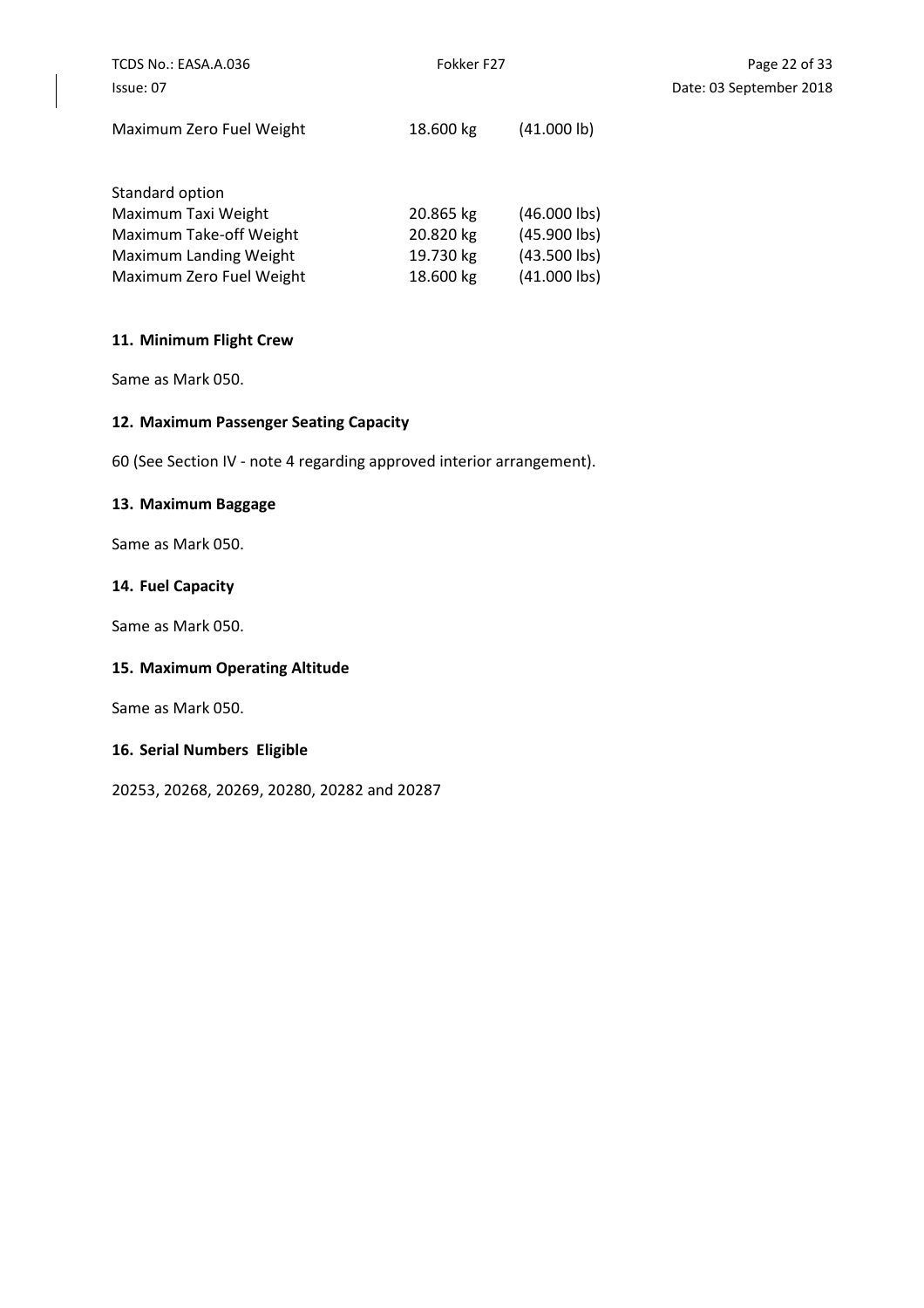## **III. Model : F27 Mark 0604**

F27 Mark 0604, application for T.C. June 28, 1993, approved June 7, 1996.

The F27 Mark 0604 same as Mark 0502 except for an increased fuselage length of 1.62 m, of which 1.02 m in front of the wing and 0.60 m aft of the wing, increased design weights, Vmo increase and the introduction of the large cargo door in the forward right side of the fuselage. The F27 Mark 0604 is a class E freighter aircraft.

#### **1. Engine**

Two (2) Pratt and Whitney PW127B turboprop engines. Reduction gearing 0.060 : 1.

#### **2. Fuel Specification**

Same as Mark 050.

#### **3. Oil Specification**

Same as Mark 050. (Engine and gearbox)

#### **4. Engine Limits**

Same as Mark 050.

#### **5. Propeller andPropeller Limits**

For propeller limits see CAA propeller TC Data Sheet No. 110.

| Type no.:<br>Diameter:<br>No. of blades:<br>Spinner type:<br>Blades: | 2 Dowty Rotol propellers, Model: (c) R410/6-123-F/35 or (c) R410/6-123-F/36.<br>3,65 m (144 inch).<br>6 - right hand rotation (viewed from rear of propeller).<br>(c) SB $20/6/1$ .<br>Composite glass and carbon reinforced plastic construction, polyurethane coated<br>and fitted with nickel leading edge sheets for erosion protection and with electric<br>de-icing overshoes. |
|----------------------------------------------------------------------|--------------------------------------------------------------------------------------------------------------------------------------------------------------------------------------------------------------------------------------------------------------------------------------------------------------------------------------------------------------------------------------|
| Remark:                                                              | All above mentioned propeller models can be used in every combination on the                                                                                                                                                                                                                                                                                                         |

same aircraft.

#### **6. APU (optional)**

Sundstrand Turbomach, T-62T-46-C2 (ground use only)

#### **7. APU Fuels**

Same as Mark 050.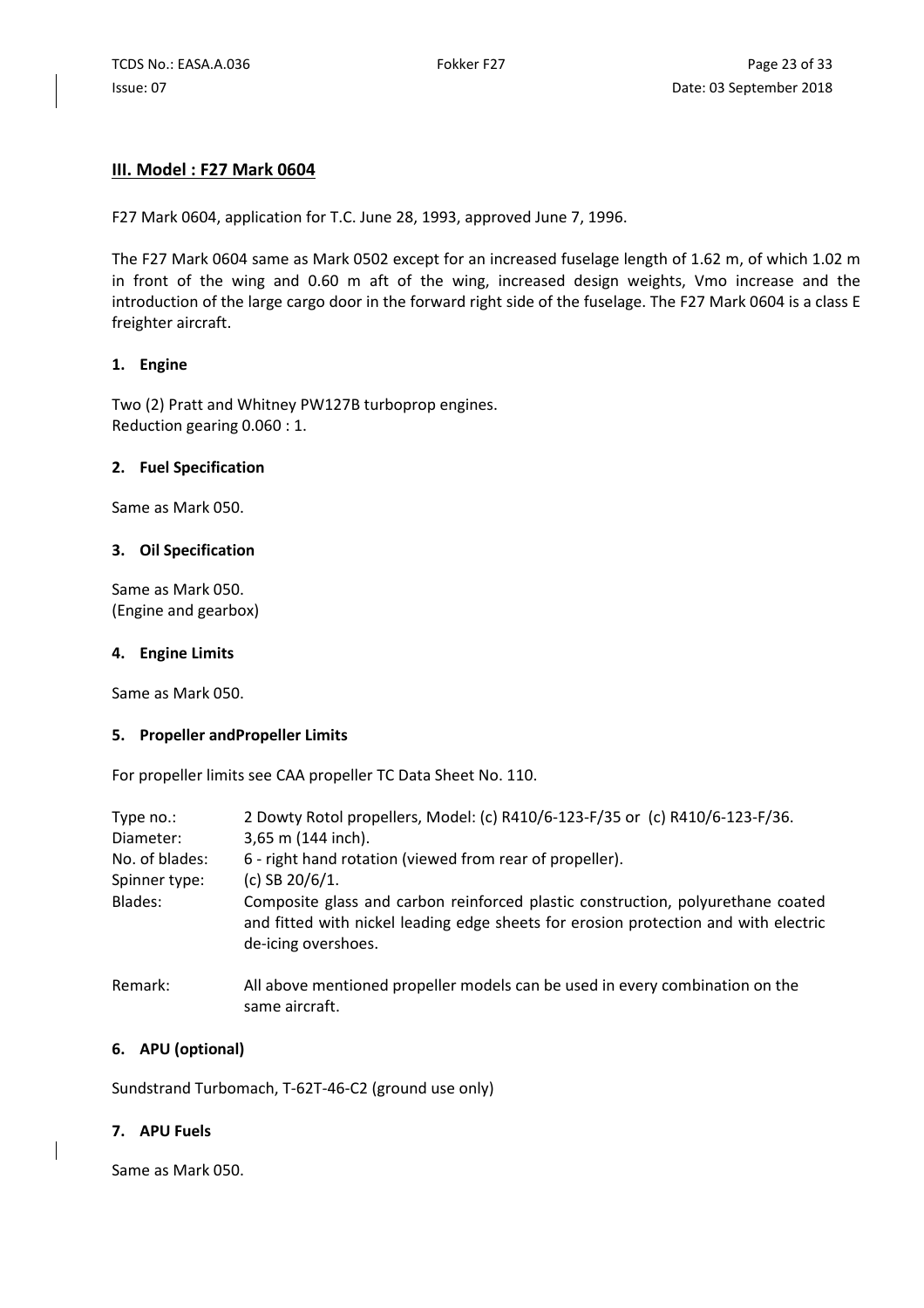### **8. Airspeed Limits**

Refer to the approved Airplane Flight Manual for the applicable aircraft serial number.

#### **9. Center of Gravity**

Refer to the approved Airplane Flight Manual for the applicable aircraft serial number.

#### **10. Levelling Means**

Same as Mark 050.

#### **11. Maximum Weights**

| Maximum Taxi Weight      | 22.995 kg | $(50.695$ lbs) |
|--------------------------|-----------|----------------|
| Maximum Take-off Weight  | 22.950 kg | $(50.595$ lbs) |
| Maximum Landing Weight   | 21.750 kg | (47.950 lbs)   |
| Maximum Zero Fuel Weight | 20.700 kg | $(45.635$ lbs) |

#### **12. Minimum Flight Crew**

Same as Mark 050.

#### **13. Maximum Passenger Seating Capacity**

0

#### **14. Cargo Systems**

The airworthiness certification requirements for cargo systems are contained in document AC-060-0017, "Cargo and cargo systems interface definition and limits".

#### **15. Maximum Cargo**

Refer to the appriopriate basic weight and balance information.

#### **16. Fuel Capacity**

Same as Mark 050.

#### **17. Maximum Operating Altitude**

Same as Mark 050.

#### **18. Serial Numbers Eligible**

20321, 20324, 20327 and 20329.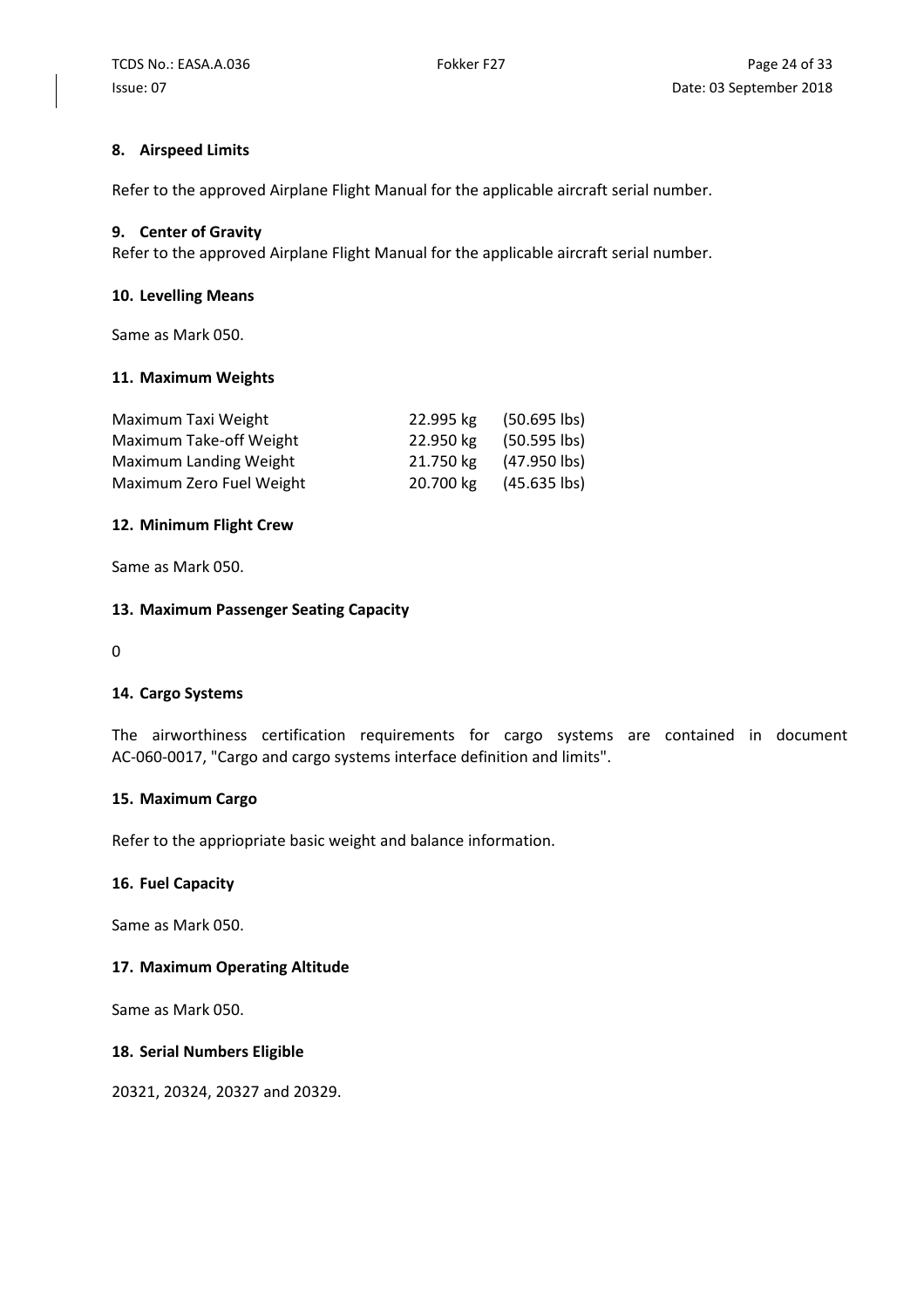### **IV. Data pertinent to Models F27 Mark 050, 0502 and 0604**

#### **1. Certification Basis for Model F27 Mark 050**

As detailed in **IP G-1** the Certification Basis for the Model F27 Mark 050 is established as follows:

1. JAR 25, as amended by Change 9, dated November 30, 1982, except for the following sections which are limited to show compliance with FAR Part 25 with the Amendments as noted:

| 25.109       | Amdt 25-41 |
|--------------|------------|
| 25.207       | Amdt 25-56 |
| 25.671(c)(3) | Amdt 25-22 |
| 25.701(d)    | Amdt 25-22 |
| 25.1309      | Amdt 25-22 |

New and major modified systems, installations and equipment comply with JAR 25 Change 9.

- 2. Exemption from JAR 25.1149: Propeller Speed and Pitch Controls. Exemption from JAR 25.1305(e): Propeller Reverse Pitch Indication.
- 3. Special Conditions to JAR 25.1309(a), (c), (d), (g): Lightning Strike Protection-indirect effects.
- 4. JAR 25.783 as amended by Change 10 dated December 19, 1983.
- 5. JAR 25.905(d) introduced by Amendment 87/1 to JAR 25 Change 11, dated March 20, 1987.
- 6. Amendment 86/1 to JAR 25 Change 11, dated June 16, 1986 as far as adopting FAR Amendments 25- 58 and 25-59\*. \* Optional up to s/n 20140, thereafter standard.
- 7. Amendment 86/2 to JAR 25 Change 11, dated December 17, 1986 as far as adopting FAR amendment 25-60.
- 8. a) In case the Automatic Flight Control System SPZ-600 is installed, the system complies with the applicable requirements of FAR 25 Amdt. 56 and AC 25-1329-1A and AC 25-1309-1.
	- b) In case the SPZ-9000 Display and Flight Guidance System is installed, the system complies with:

JAR 25 Change 13. JAR AWO Change 1 subpart 2, amended by NPA AWO-3. JAR interim HIRF Policy (ref. INT/POL 25/2, dd. Jan.'92). RLD document LI/LW-94.1174 for Software Certification.

9. a) In case the EFIS EDZ-806 system is installed, the system complies with the RLD certification criteria for Electronic displays as laid down in RLD document LI/LW/85-058 incorporated in Issue Paper E-1.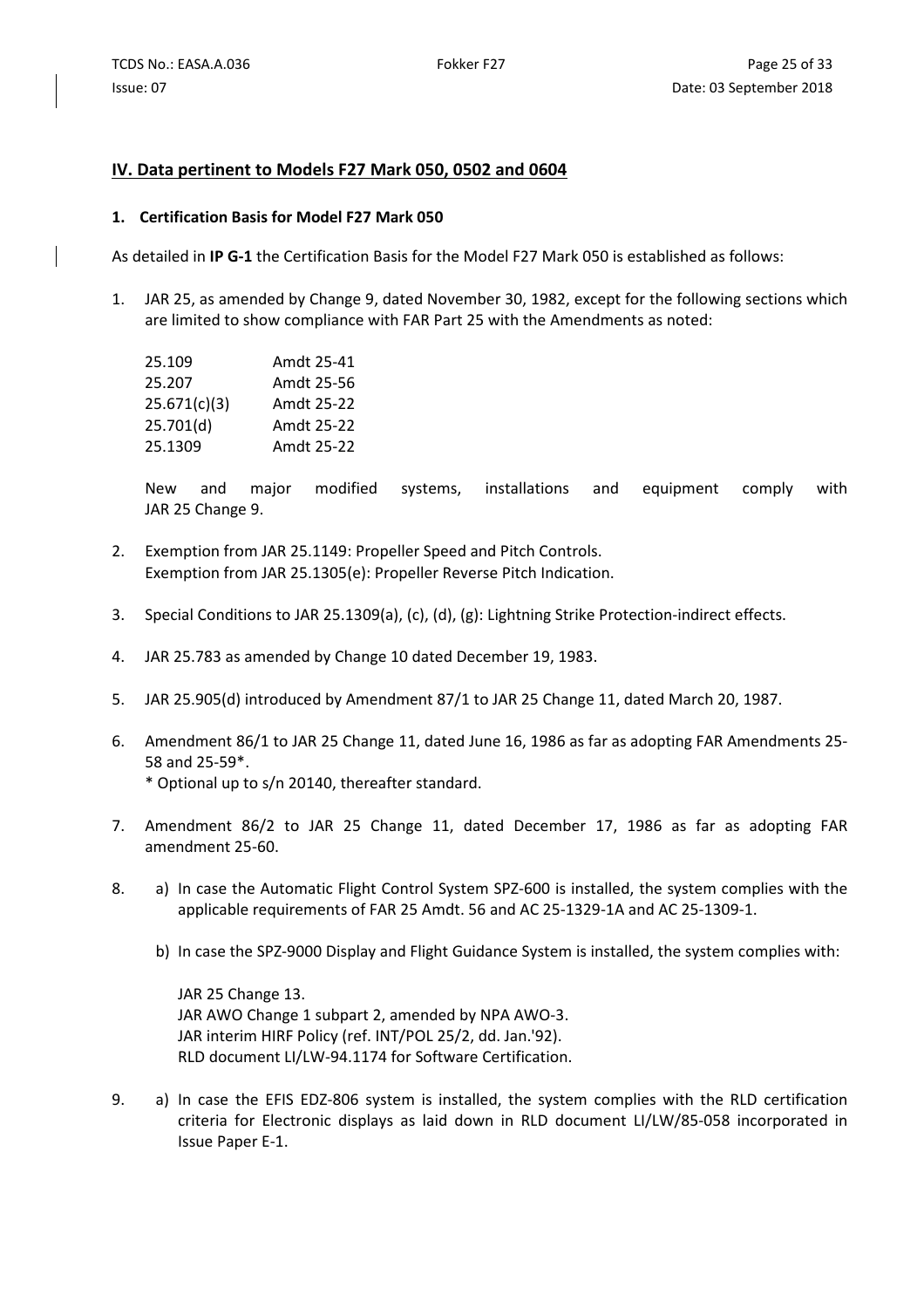- b) In case the SPZ-9000 DFGS is installed, the items that have been changed form the EDZ-806 comply with certification criteria based on AMJ 25-11 as laid down in Issue Paper E-17.
- 10. ICAO Annex 16, Volume 1, First Edition 1981 Chapter 3 including Amdt. 2.
- 11. Compliance with the optional Ice Protection requirements as stated in JAR 25.1419 Change 9.
- 12. Smoke and toxicity requirements as specified in Issue Paper G9. From s/n 20250 and onwards changed in heat release and smoke requirements as introduced with JAR 25.853 Change 13. Changes compliant with JAR 25.853 Change 13 including Amendments 90/1, 91/1 and 93/1 or a higher amendment level may be installed on all aircraft serial numbers. .
- 13. The optional APU complies with FAR 25 Amdt. 25-56 and JAR 25 Change 9.
- 14. Compliance has been shown with FAR 25.791(d) and (e) as amended by Amdt. 25-72.
- 15. CRI H-01 Enhanced Airworthiness Programme for Aeroplane Systems ICA on EWIS.
- 16. CRI E-19 Propellor Reversing System (Elect to comply with CS 25 Amendment 1, paragraph 1155)
- 17. CRI F-12 Non-rechargeable Lithium Battery Installations (applicable for new installations)

#### **2. Certification Basis for Model F27 Mark 0502**

Same as for F27 Mark 050, in addition compliance with Amendment 90/1 to JAR 25 Change 13 has been shown for:

- the new emergency exits,
- the evacuation aspects, and
- the class C cargo compartment classification.

#### **3. Certification Basis for Model F27 Mark 0604**

As detailed in **CRI A-1** the Certification Basis for the Model F27 Mark 0604 is established as follows:

1. JAR 25, as amended by Change 9, dated November 30, 1982, except for the following sections which are limited to show compliance with FAR Part 25 with the Amendments as noted:

| 25.109       | Amdt 25-41 |
|--------------|------------|
| 25.207       | Amdt 25-56 |
| 25.671(c)(3) | Amdt 25-22 |
| 25.701(d)    | Amdt 25-22 |
| 25.1309      | Amdt 25-22 |

- JAR 25.783 as amended by change 10 dated December 19, 1983.
- JAR 25.905(d) introduced by Amendment 87/1 dated March 20, 1987.
- Amendment 86/1 to JAR 25 change 11 dated June 16, 1986 as far as adopting FAR Amendments 25-58 and 25-59.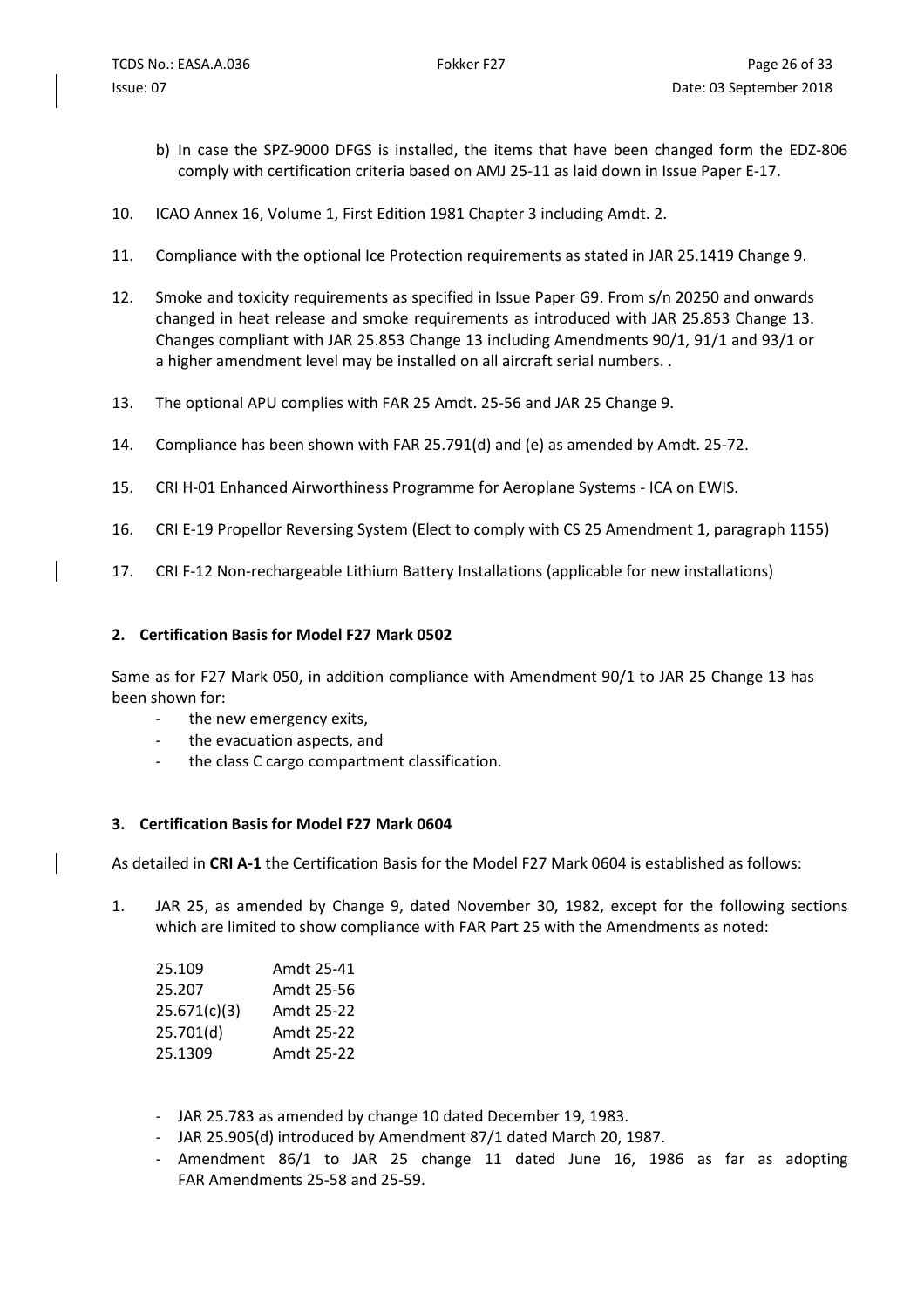- Amendment 86/2 to JAR 25 change 11 dated December 17, 1986 as far as adopting FAR Amendment 25-60.
- The SPZ-9000 Display and Flight Guidance System as installed complies with:
	- JAR 25 Change 13.
	- RLD document LI/LW-94.1174 for Software Certification.
	- RLD certification criteria for Electronic display system SPZ-9000 DFGS as installed, are based on AMJ 25-11 as laid down in Issue Paper E-17.
- ICAO Annex 16, Vol I, chapter 3, 1st Edition 1981 incl. Amdt. 2.
- ICAO Annex 16, Vol II, Part II and III (Chapter 3), 1st Edition 1981.
- Flight Handling and Performance: JAR 25 Change 13, including amendments 90/1, 91/1 and 93/1, except when the JAA Interim Policies are applicable.
- New and major modified systems, installations and equipment (compared to the F27 Mark 050): JAR 25 Change 13, including amendments 90/1, 91/1 and 93/1.
- 2. Special conditions due to novel or unusual design features
	- CRI F-3 Lightning Strike Protection Indirect Effects (JAR25.1309(a)(c)(d)(g) Ch.9, ACJ's 1,2,4,8)
	- CRI F-9 Software Certification (JAR25.1301, 25.1309 Ch. 9, RTCA Do178A)
	- CRI F-10 SPZ-9000 Display and Flight Guidance System (JAR25 Ch.13, AMJ 25-11)
	- CRI G-2 Computerized AFM Performance Section (Appendix 1 of NPA 25G issue1, this is draft AMJ 25.1582 dated May 21, 1991; the date of the Appendix is November 27, 1991.
	- CRI F-12 Non-rechargeable Lithium Battery Installations (applicable for new installations)
- 3. Special conditions related to general experience
	- CRI B-5 Accelerate Stop (NPA 2513, D, G, -244)
	- CRI C-2 Rapid decompression (JAR25.365)
	- CRI C-6 Factors for engine torque (JAR25.361)
	- CRI F-7 Operation without Normal Electrical Power (JAR25.1351(d))
	- CRI H-01 Enhanced Airworthiness Programme for Aeroplane Systems ICA on EWIS
- 4. Exemptions
	- CRI B-1 Flight in Icing Conditions (NPA 25F-219, iss. 2)
	- CRI B-6 Reverse Pitch Indication (JAR25.1305(c)(3))
	- CRI C-5 Downward gust loads (JAR25.341(N)(a))
	- CRI F-1 Protection from External High Intensity Radiated Fields (JAR25.1431)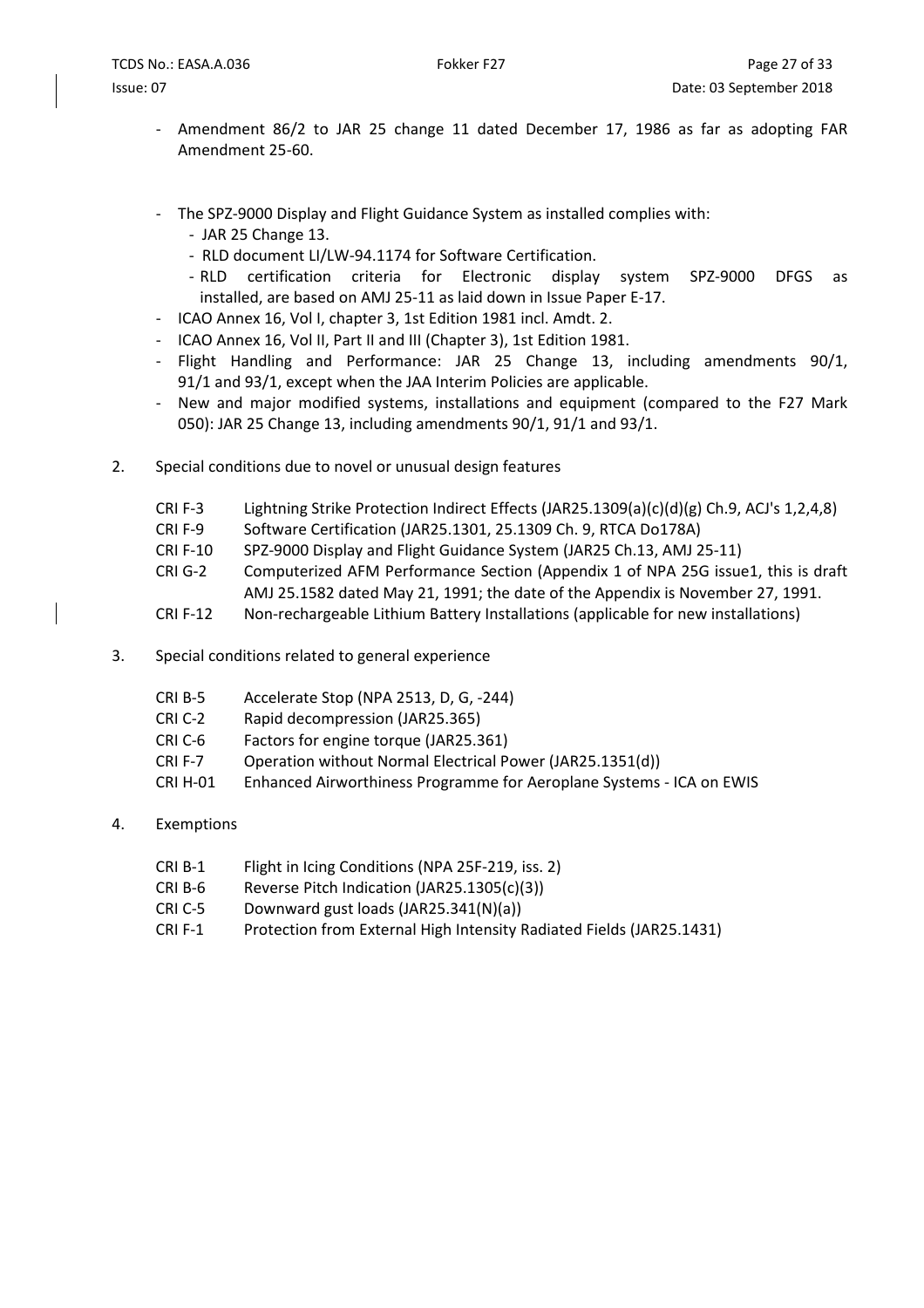- 5. Interpretative material (acceptabel means of compliance)
	- CRI C-1 Fuel tank crashworthiness (JAR25.963)
	- CRI C-3 Yawing manoeuvring conditions (JAR25.351(a))
	- CRI C-7 Static Strength and Fatigue & Damage Tolerance substantiation data (JAR25.307, 25.571)
	- CRI D-1 Lightning Discharge Protection (JAR25X899 Ch.9 ACJ25X899)
	- CRI D-5 Landing Gear Warning (JAR25.729(c)(2) Ch.9) (also Equivalent Safety Finding)
	- CRI D-7 Cabin pressurization control system (JAR25.841(b)(3)
	- CRI F-4 Flight Data Recorder (JAR25.1459(a)(5) Ch.9)
	- CRI F-5 Cockpit Voice Recorder (JAR25.1457 (d)(2) Ch.9)
	- CRI G-1 Certification Maintenance Req's (CMR) Methodology (JAR25.671, 25.1309, 25.1529)

**NOTE:** Up and until issue 6 of the present TCDS CRI F-11 entitled "Safety Assessment Analysis Philosophy (JAR25.1309)" was erroneously mentioned in this section. This CRI was in fact withdrawn by RLD prior to finalisation of the type certification basis of the F27 Mark 0604. Based on this finding, any reference to CRI F-11 is deleted.

- 6. Equivalent safety findings
	- CRI B-2 Flap Control Knob Shape (JAR25.777(g))
	- CRI B-3 Location Flap Control Handle (JAR25.777(e))
	- CRI B-4 Vmcl Testing (JAR25.149(f)(4))
	- CRI C-4 Flap interconnection static strength (JAR25.701(d))
	- CRI D-4 Landing Gear Warning (JAR25.729(e)(4) Ch.9)
	- CRI D-5 Landing Gear Warning (JAR25.729(c)(2) Ch.9) (also Interpretative Material)
	- CRI D-6 Pax. Emergency Exit Distribution (JAR25.807(c)(intro) AC-25.807-1)
	- CRI D-8 Passenger door with integral stair, opening time (JAR25.809(b)(2))
	- CRI E-1 Propeller Speed and Pitch Controls (JAR25.1149)
	- CRI F-2 Generating System (JAR25.1351(b)(5) Ch.9)
	- CRI F-6 Anti Collision Light System (JAR25.1401(f) Ch.9 incl. RLD N.V.)
	- CRI F-8 Markings on Powerplant Instruments (ACJ 25.1549)
- 7. Reversions
	- CRI D-2 Primary Flight Control and Flap Jams (JAR25.671(c)(3))
- 8. Elect to comply airworthiness requirements

#### Cabin safety/crashworthiness

JAR 25 Change 13 including amendment  $90/1$ ,  $91/1$  and  $93/1$ , paragraphs:  $365(e)$ , (f), (g) (for flightdeck internal door *(all 3 subparagraphs)*), 561 (for passenger-, flightdeck-, and cargocompartment), 772, 773(b), 783, 785, 787, 789, 791 (including FAR §25.791(e) as amended by Amendment 25-72), 793, 803, 807, 809, 810, 811 (JAR/FAR §25.811(e)(2) as amended by Change 14 respectively Amendment 25-79), 812, 813, 815, 817, 851, 853, 854, 855, 857 and 869(a).

#### Performance

JAR 25 Change 14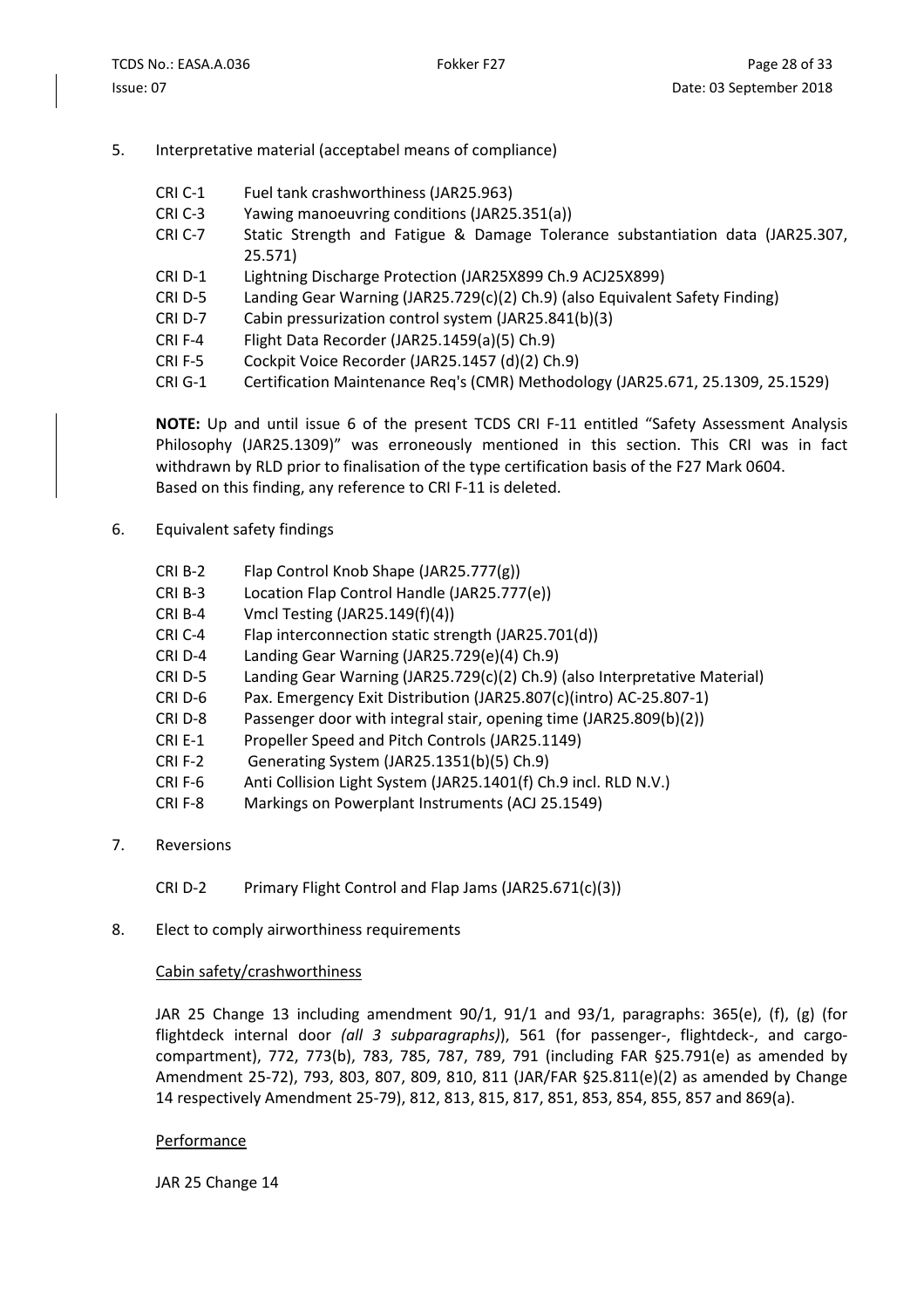## Ground/Flight Handling

JAR 25 Change 13 including Amendment 90/1, 91/1 and 93/1 (Orange Papers), paragraphs: 143(f), 145, 147(a), 149(b), 149(e), 149(f), 149(g), 171, 175, 177, 207(c), 251 and 253. For JAR 25 §149(f)(4), Change 14 (paragraph is editorial omitted in Change 13)

#### Flight-deck/Human factors

NPA 25B-238 "Flap handle gates" JAR 25 Change 13, paragraphs: 773(b)(1), 773(b)(3) and 773(b)(4)

#### **Structure**

NPA 25C-213 "Discrete source damage due to rotor burst"

#### Powerplant/Propeller

JAR 25 Change 14, paragraph 25.X20(c) including Appendix 1 JAR 25 Change 12, paragraph 25.905(d) JAR 25 Change 10, paragraph 25.903(d)(1) CS 25 Amendment 1, paragraph 1155 (CRI E-19)

#### Large Cargo Door

NPA 25D-218 "Fuselage doors, hatches and exits"

#### **4. Operational Suitability Requirements and Data for Model F27 Mark 050, 0502 and 0604**

a. Master Minimum Equipment List (MMEL)

The applicable requirements for MMEL are defined in CRI A-MMEL issue 3. The MMEL approved following the catch-up process using the above requirements is: "EASA Master Minimum Equipment List, Fokker 50/Fokker 60, Revision Nov 15, 2015", Fokker Services B.V. Engineering Report N°. MMEL-FOKKER50-EASA, issue 1, or later EASA approved revision.

b. Flight Crew Data (FCD)

Not applicable.

c. Cabin Crew Data (CCD)

Not applicable.

d. Simulator Data (CCD)

Not applicable.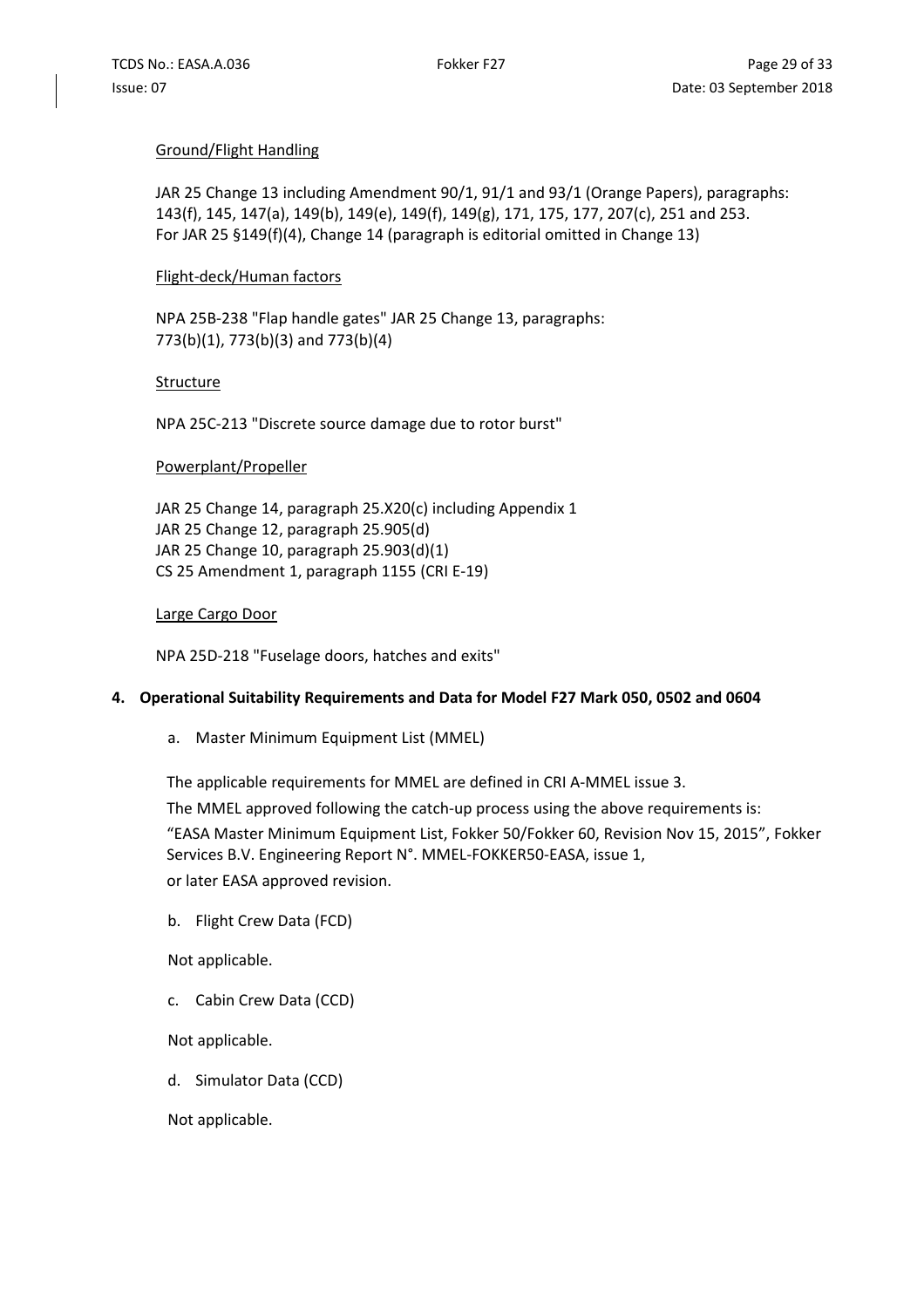e. Maintenance Certyfing Staff Data (MCSD)

Not applicable.

#### **5. Equipment**

The basic required equipment as prescribed in the applicable airworthiness regulations (see Certification Basis) must be installed in the aircraft for certification.

The following additional equipment is required:

- a. Approved Fokker Airplane Flight Manual issued for the applicable aircraft serial number.
- b. Stall warning system, Fokker drawing F7913-047.

#### **6. Notes:**

- Note 1 a. Current weight and balance report, including list of equipment included in the certificated empty weight, interior arrangement and loading instructions must be provided for each aircraft at the time of original certification.
	- b. System fuel, which must be included in the empty weight, is the amount of fuel required to fill both systems, including the crossfeed, up to the level of the booster pump inlets in the collector tanks (20.2 litres, 5.34 US Gallon) plus the trapped fuel in the main tanks (1.8 litres, 0.47 US Gallon) plus the unusable but drainable fuel in the main tanks (24.0 litres, 6.34 US Gallon).

The total amount of "System fuel" is: 46.0 litres, 12.65 US Gallon.

- Note 2 Airplane operation must be in accordance with the approved AFM. All placards required in either the approved AFM or the Certification Basis must be installed in the airplane in accordance with the applicable Fokker drawings, as follows:
	- Interior placards: F 9084
	- Exterior placards: F 9095
	- Cockpit placards: TN F27-36-062
- Note 3 In order to meet the certification requirements for continued airworthiness of the aircraft, certain maintenance requirements are classified as MANDATORY and identified as indicated:
	- Certification Maintenance Requirements (CMRs): report SE-525.
	- Airworthiness Limitation Items (ALIs) and Safe Life Items (SLIs): report SE-622.
	- Fuel Airworthiness Limitation Items (ALIs) and Critical Deisgn Configuration Control Limitations (CDCCLs): report SE-671.

*All three reports SE-525, SE-622 and SE-671 are referred to in the Maintenance Review Board (MRB) document, Section 06, Appendix 1 "Airworthiness Limitations' and together constitute the Airworthiness Limitations Section.*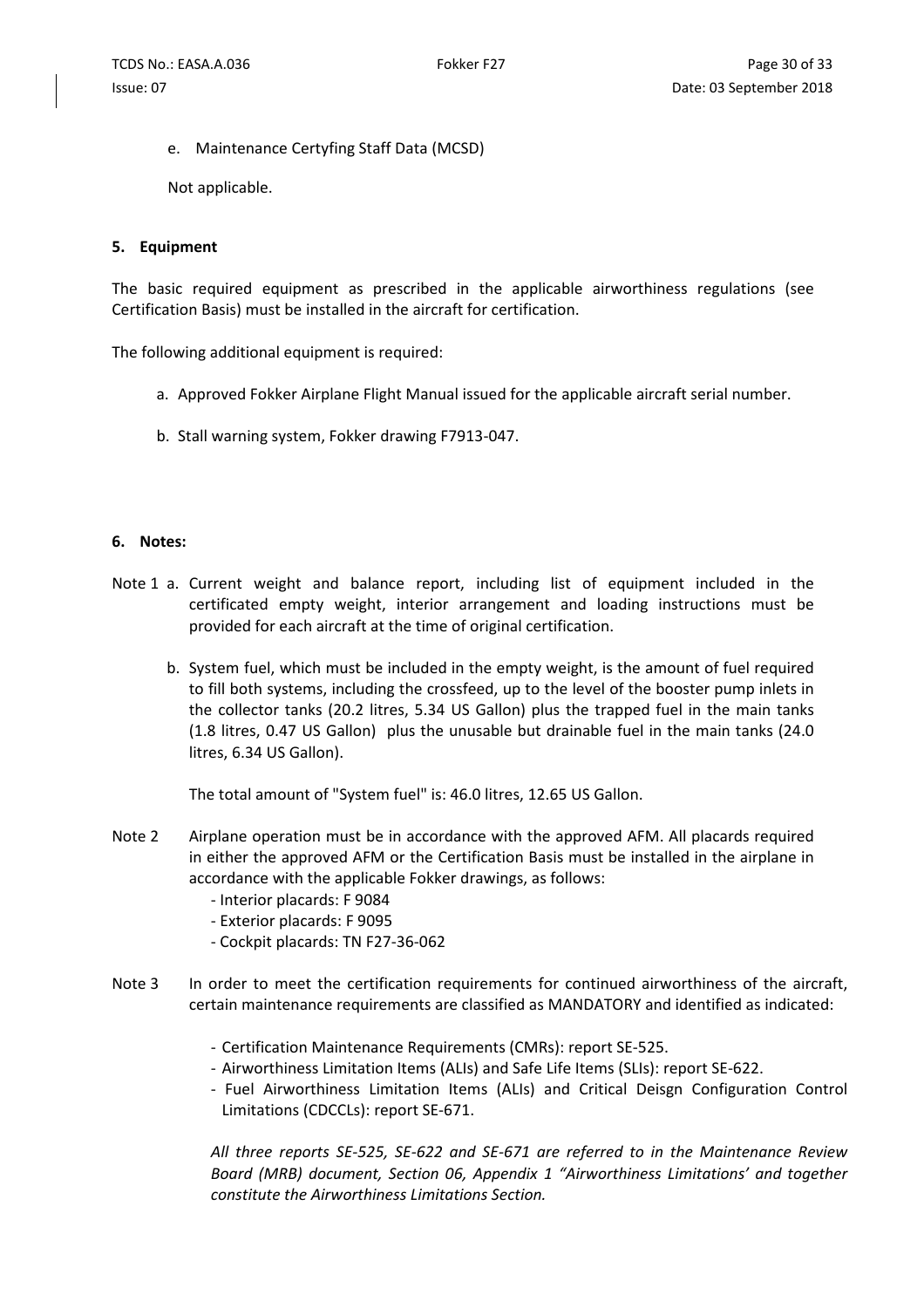*The life limited components must be replaced as indicated in the above mentioned documents and revisions thereto. The inspections must be conducted in accordance with the above mentioned documents and revisions thereto.* 

- Applicable Airworthiness Directives issued by RLD, CAA-NL and EASA.

Further information essential to the proper maintenance of the aircraft is provided in:

- Maintenance Manual (MM);
- Maintenance Planning Document (MPD);
- Maintenance Review Board (MRB) document approved;
- Structural Repair Manual (SRM) approved;
- Service Bulletins (approved);
- Service Letters (SL);
- Special Instructions (SI) approved.
- Note 4 For the approved interior lay-out and maximum passenger capacity reference Fokker Master Drawing F9004-000.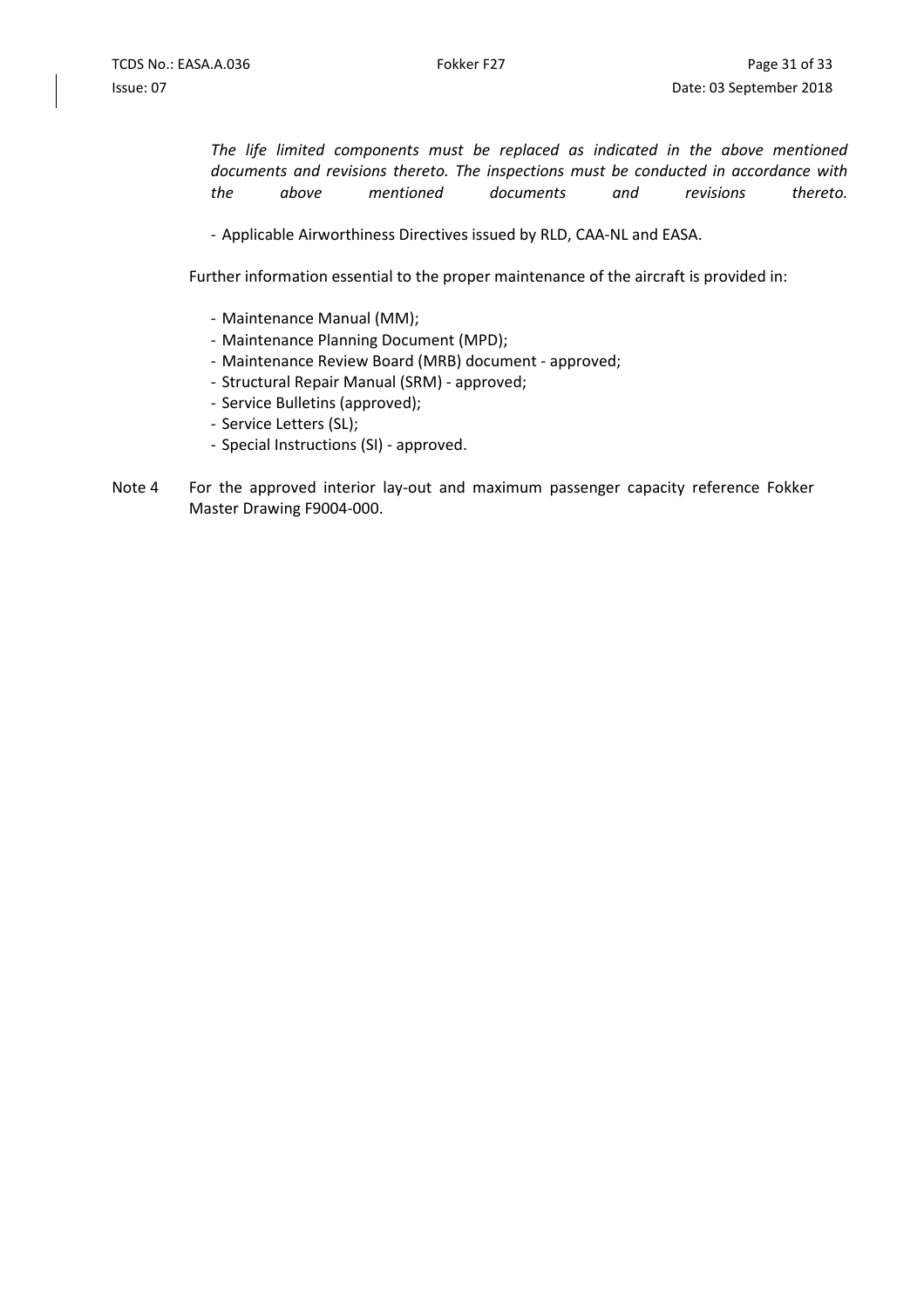## **SECTION 4: ADMINISTRATIVE**

## **I. Acronyms and Abbreviations**

| AC           | <b>Advisory Circular</b>                         |  |
|--------------|--------------------------------------------------|--|
| ALI          | Airworthiness Limitation Item                    |  |
| APU          | <b>Auxiliary Power Unit</b>                      |  |
| AWO          | All Weather Operations                           |  |
| <b>CDCCL</b> | Critical Design Configuration Control Limitation |  |
| CG           | Center of Gravity                                |  |
| <b>CMR</b>   | <b>Certification Maintenance Requirement</b>     |  |
| CRI          | <b>Certification Review Item</b>                 |  |
| EASA         | <b>European Aviation Safety Agency</b>           |  |
| <b>EWIS</b>  | <b>Electrical Wiring Interconnection System</b>  |  |
| FAA          | <b>Federal Aviation Administration</b>           |  |
| <b>FAR</b>   | <b>Federal Aviation Regulation</b>               |  |
| <b>ICA</b>   | <b>Instruction for Continuous Airworthiness</b>  |  |
| <b>ICAO</b>  | International Civil Aviation Organization        |  |
| <b>JAA</b>   | <b>Joint Aviation Authorities</b>                |  |
| <b>JAR</b>   | Joint Aviation Requirements                      |  |
| <b>MCPSC</b> | Maximum Certified Passenger Seating Capacity     |  |
| <b>MLG</b>   | Main Landing Gear                                |  |
| <b>MLW</b>   | Maximum Landing Weight                           |  |
| <b>MM</b>    | <b>Maintenance Manual</b>                        |  |
| <b>MPD</b>   | Maintenance Planning Document                    |  |
| <b>MRB</b>   | Maintenance Review Board                         |  |
| <b>MTOW</b>  | Maximum Take-Off Weight                          |  |
| <b>NPA</b>   | Notice for Proposed Amendment                    |  |
| <b>PSE</b>   | <b>Principal Structural Element</b>              |  |
| <b>SB</b>    | Service Bulletin                                 |  |
| <b>SI</b>    | Special Instruction                              |  |
| <b>SL</b>    | Service Letter                                   |  |
| <b>SRM</b>   | <b>Structural Repair Manual</b>                  |  |
| <b>TCDS</b>  | Type Certificate Data Sheet                      |  |

## **II. Type Certificate Holder Record**

Fokker Services B.V. Hoeksteen 40 2132 MS Hoofddorp The Netherlands